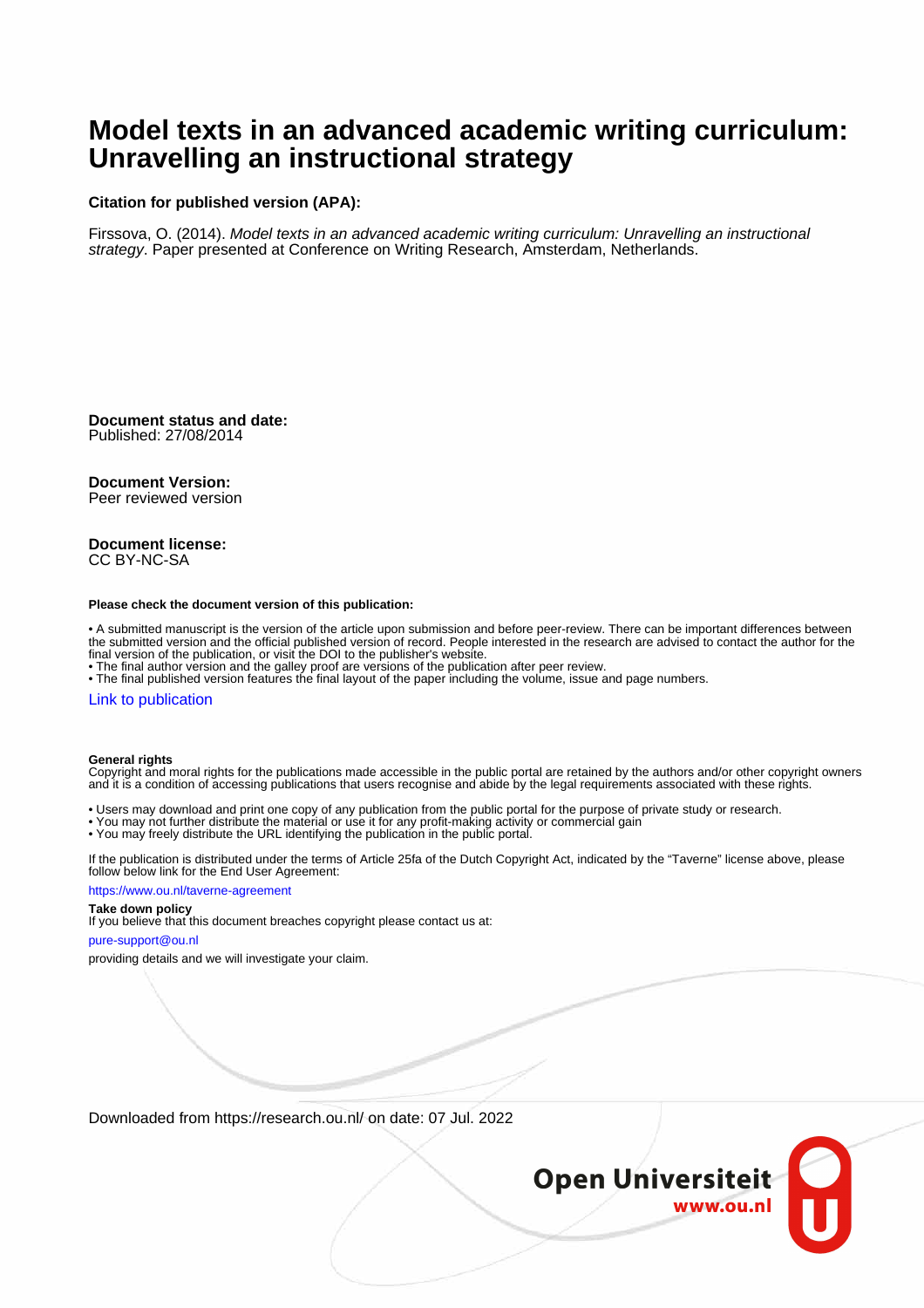# **Model texts in an advanced academic writing curriculum: unravelling an instructional strategy**

Dr. Olga Firssova

Conference on Writing Research, COWR2014

Amsterdam, August 27, 2014

**Welten Institute** Research Centre for Learning, Teaching and Technology

**Open Universiteit** welten-institute.org

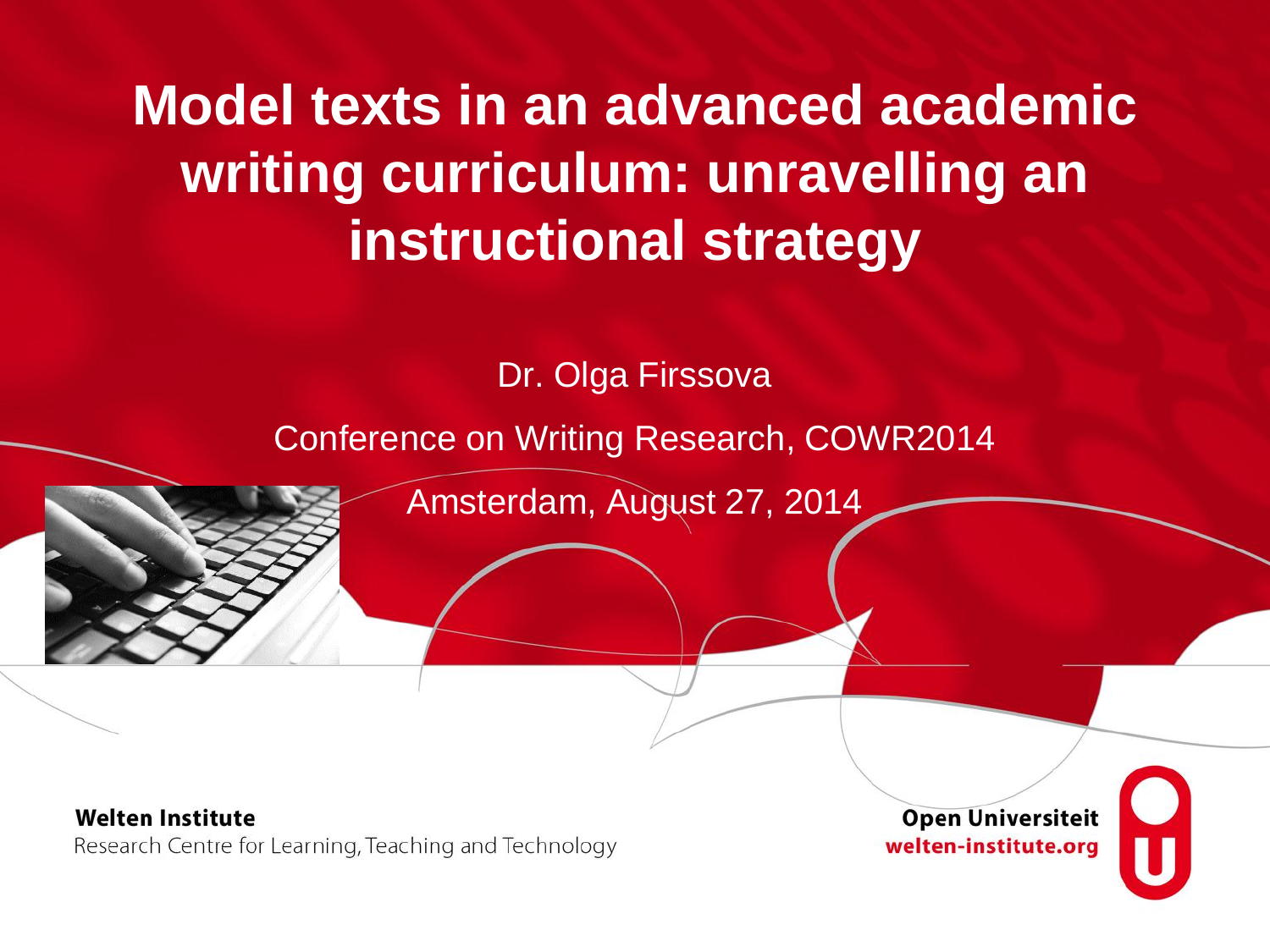### **Context**

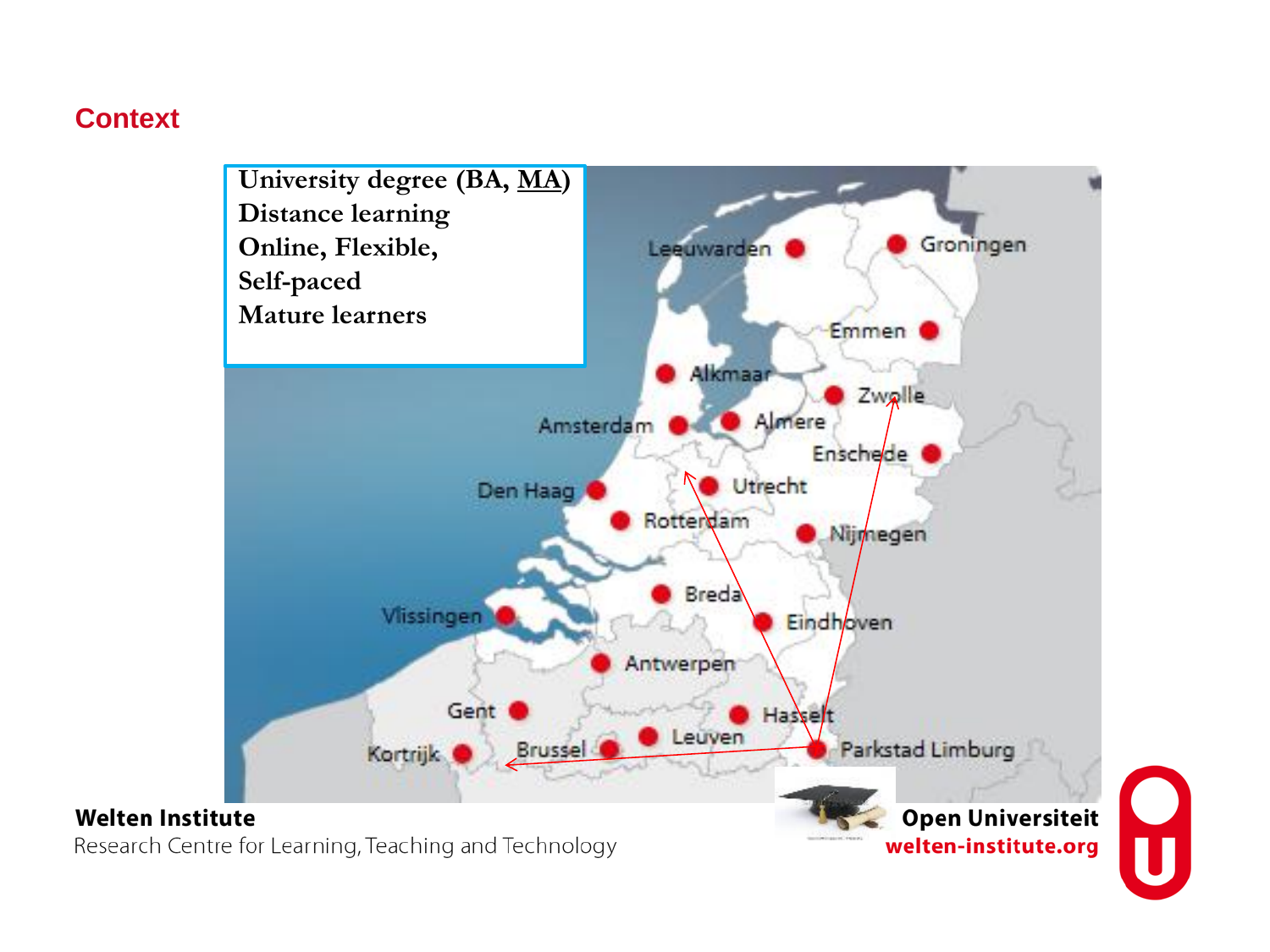### **Welten Institute** Research Centre for Learning, Teaching and Technology

# • Ample professional (teaching) practice knowledge and

• Mature attitude, motivated learners

- experience • Learning to enrich practice
- Challenges of

**Context 2**

- an advanced academic curriculum for practitioners
- distance (self-paced, flexible) learning and teaching

**MSc Educational Science Highly motivated professionals Non-university background Self-paced, Flexible, Online Writing-intensive curriculum**



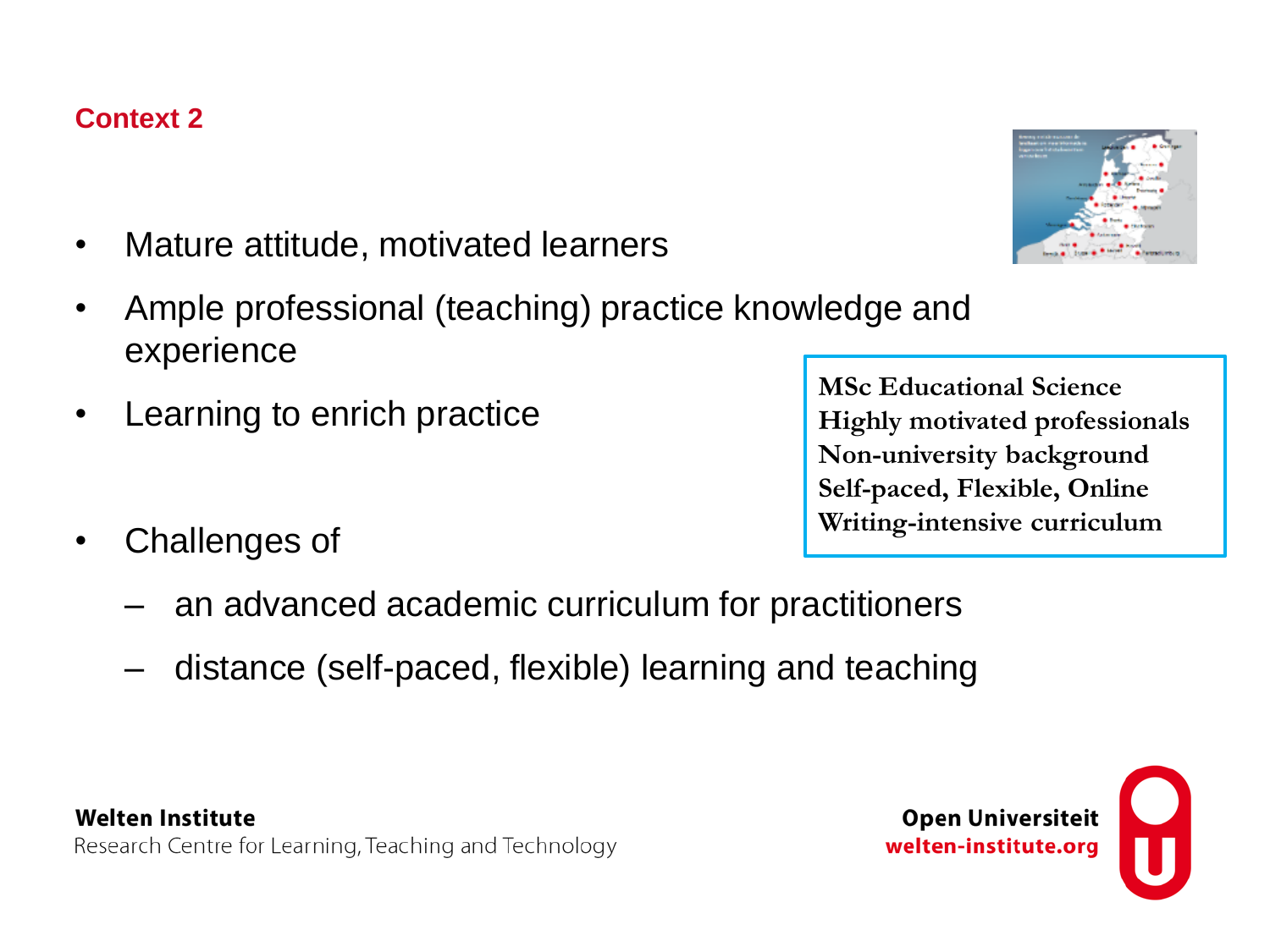## **Academic writing**



- "Crafting knowledge" (Kellogg, 2008)
- From disciplinary awareness to disciplinary identity
- Academic enculturation
- Adopting rhetorical conventions of academic genres
- Developing authentic and authorial voice

Castello & Donahue (Eds.), 2012. University Writing: Selves and Texts in Academic Societies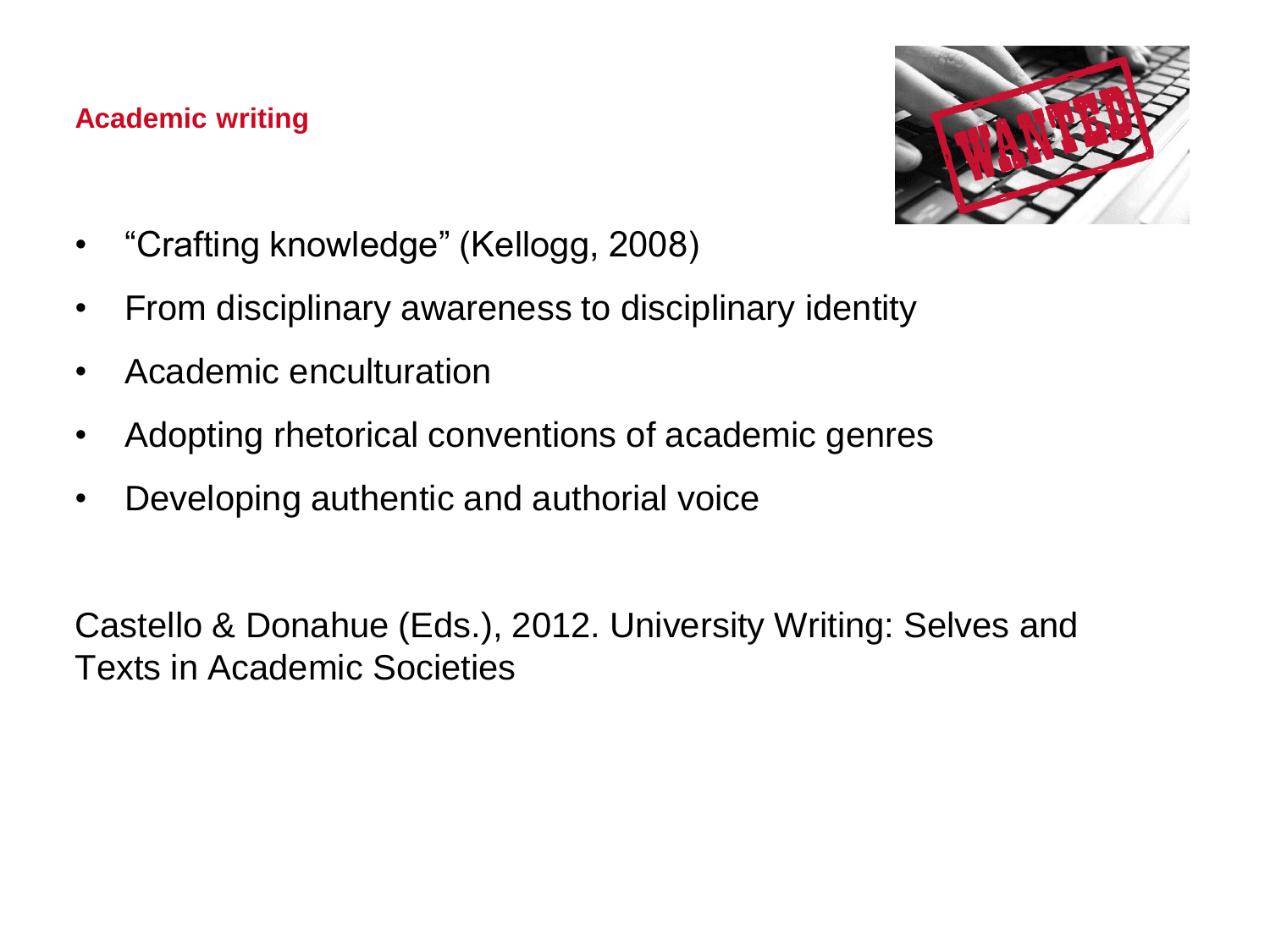**(Teaching) Writing at advanced level: practice, dialogue and modeling**



- Maturity and practice
- Shared writing practices
- Insights in complexity and "messiness" of the process
- Experts as models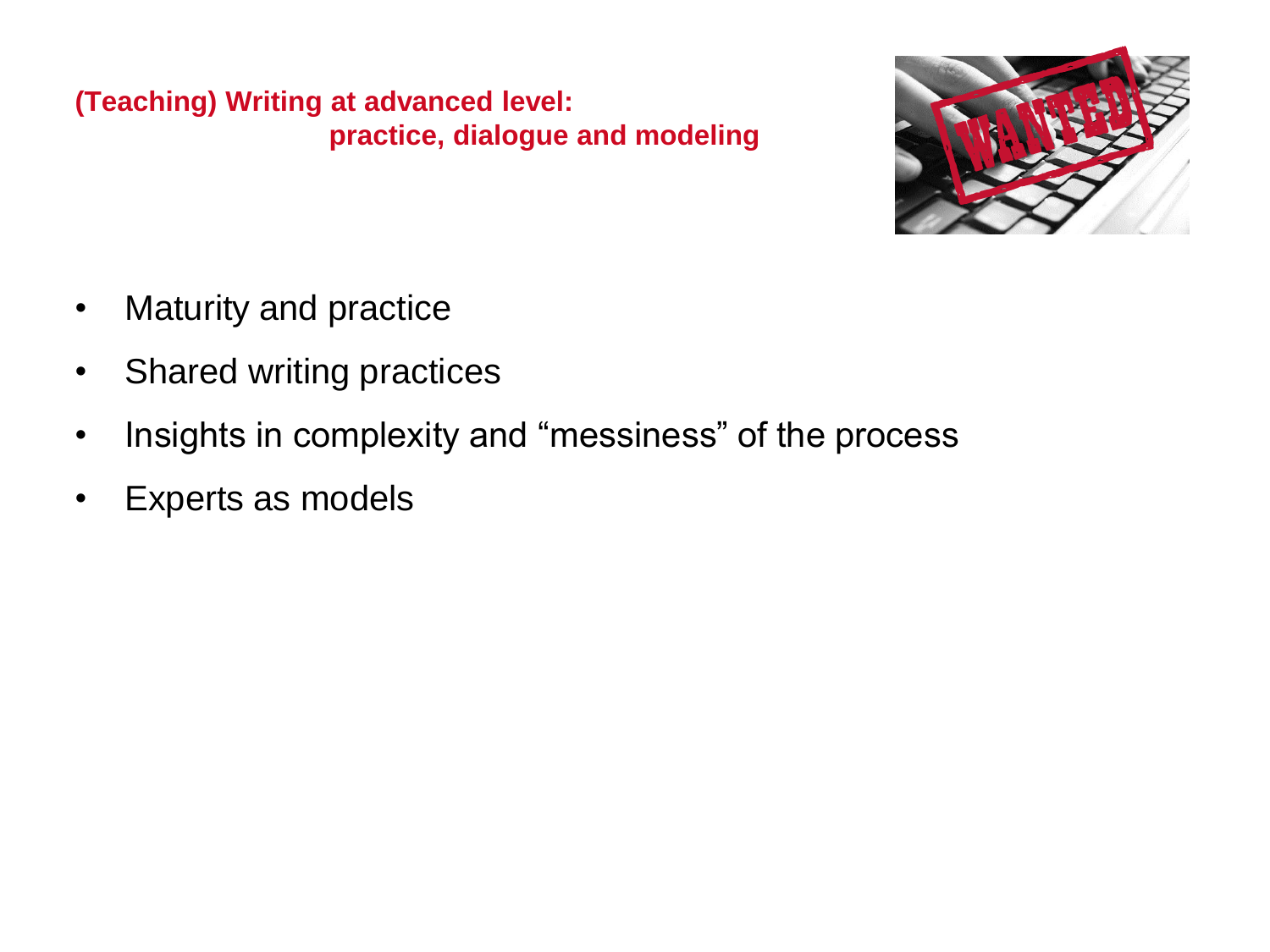## **Studying models independently**



Studying models (model texts) is not particularly effective:

Effect size = .22 Grades 3 through college (Hillock, 1986) Effect size = .25 Grades 4 – 12 (Graham & Perrin, 2007)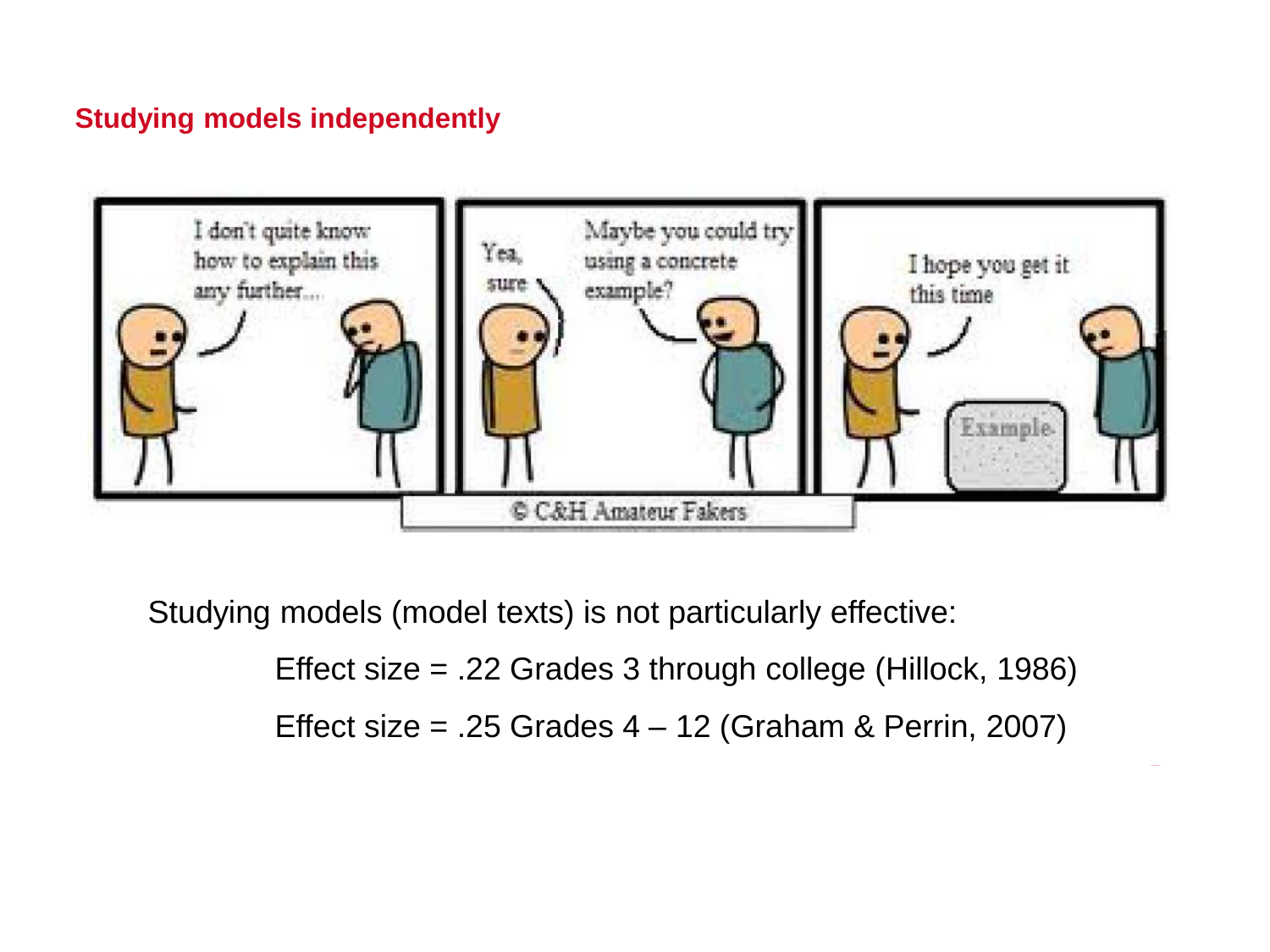### **Model texts for academic writing**

## **Charney & Carlson, 1995:**

*College undergraduates writing a Method section*

Model texts: "no automatic benefits", however:

- Better writing performance on a more difficult task (!)
- Higher salience of topical information
- Effect on text structure
- Effect on selection of information (both relevant and irrelevant)
- Adequate judgments of the quality of models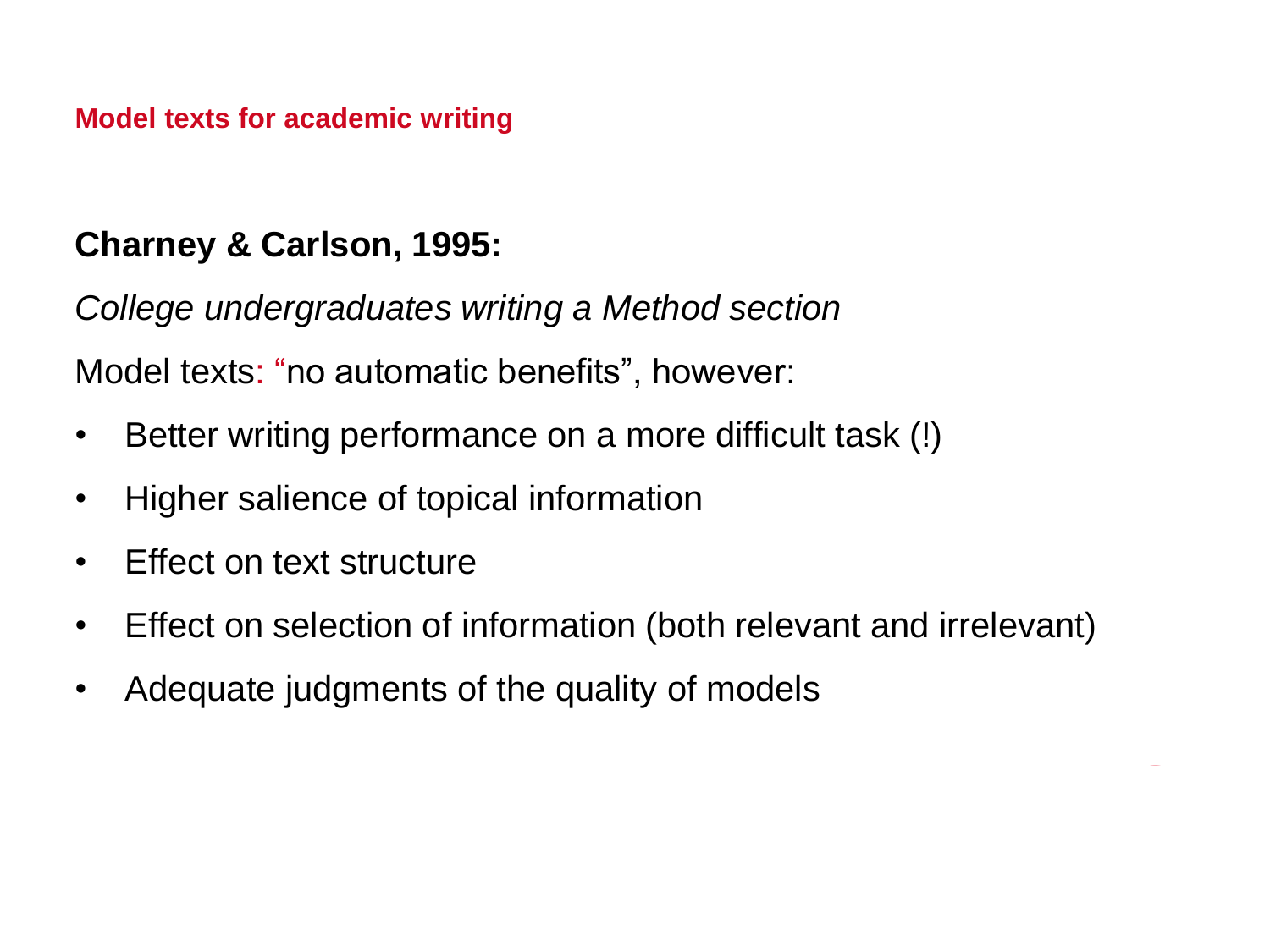**Models as teacher's support: A ubiquitous instructional practice** 

" Day two considered what one could learn from *examining other articles in one's field beyond the actual findings of intellectual content*.

*We looked at how to analyze* the textual argument structure of varieties of scientific writing, including genre organization and function; the way evidence, theories, and reasoning were presented, and intertextuality in relation both to reference and to the use of specialized language".

(Bazerman, Keranen & Prudencio, 2012, p. 244)

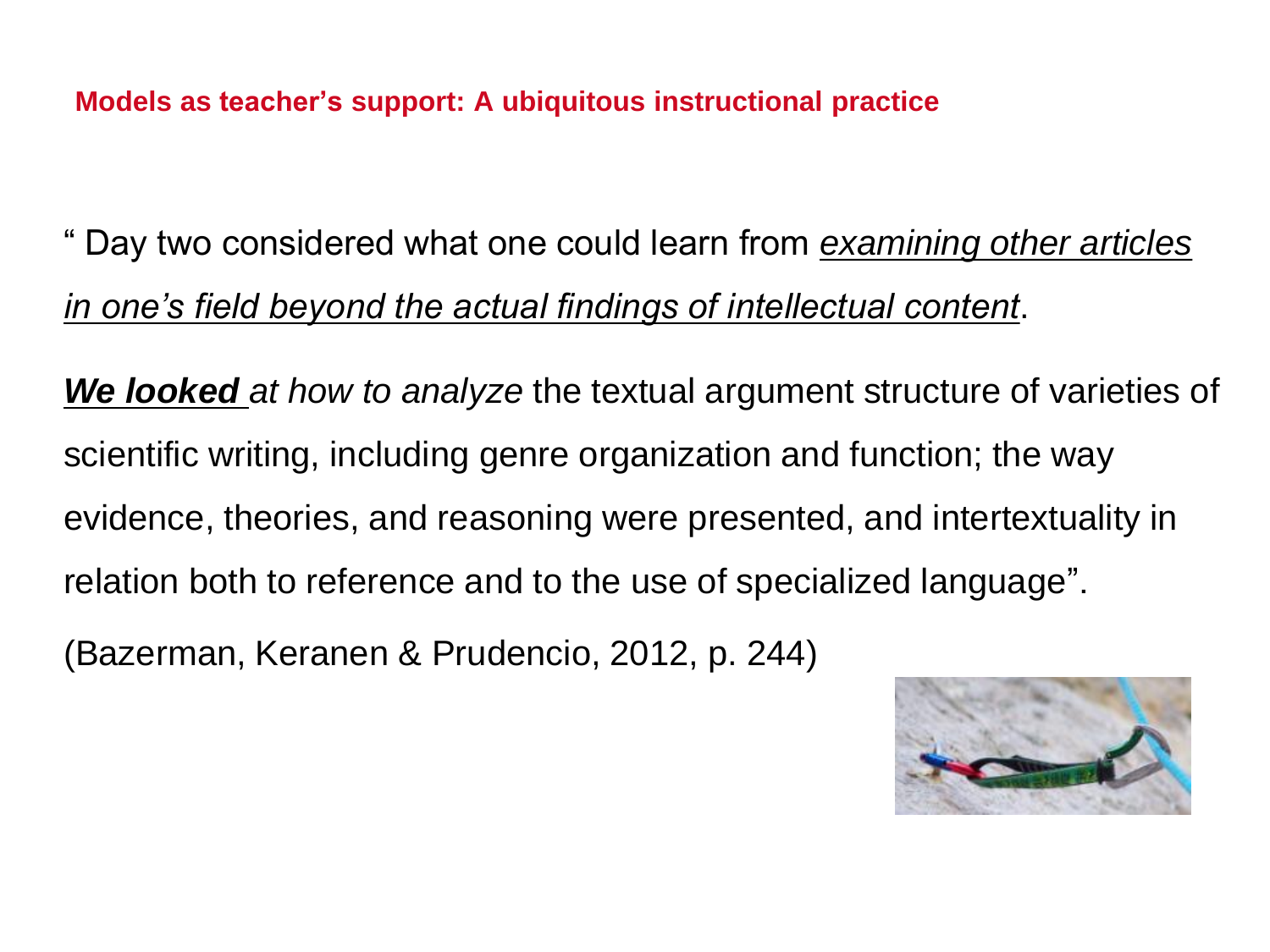**Research questions: studying models independently**



*How do model texts support of advanced student writers?* 

*How can mastering a new genre be supported with model texts?* 

*Does incorporating teacher's voice make a difference?*

*What do student writers learn from model texts?*



**Welten Institute** Research Centre for Learning, Teaching and Technology

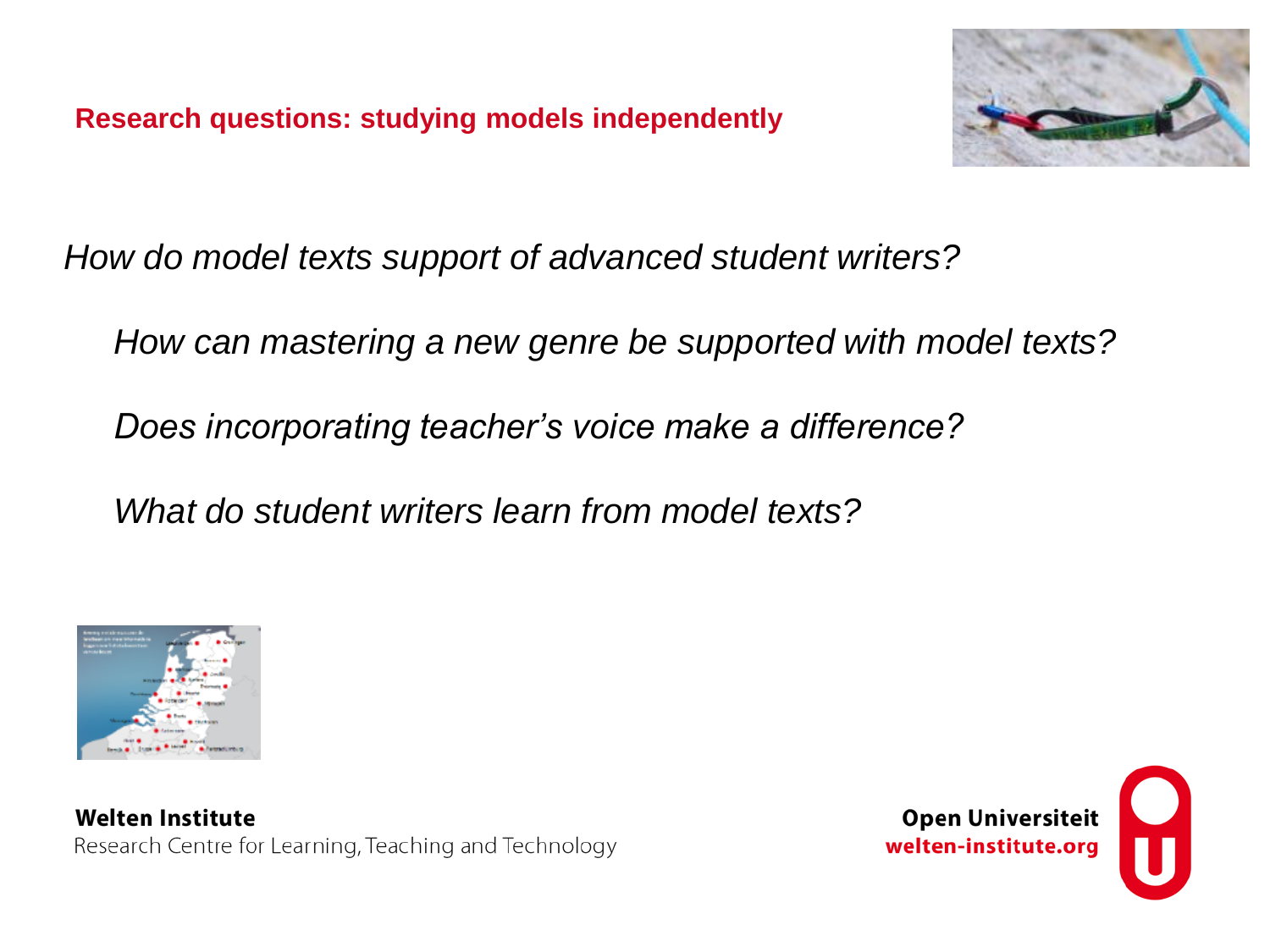## **Are model texts effective as a support tool for writing in a new genre?**

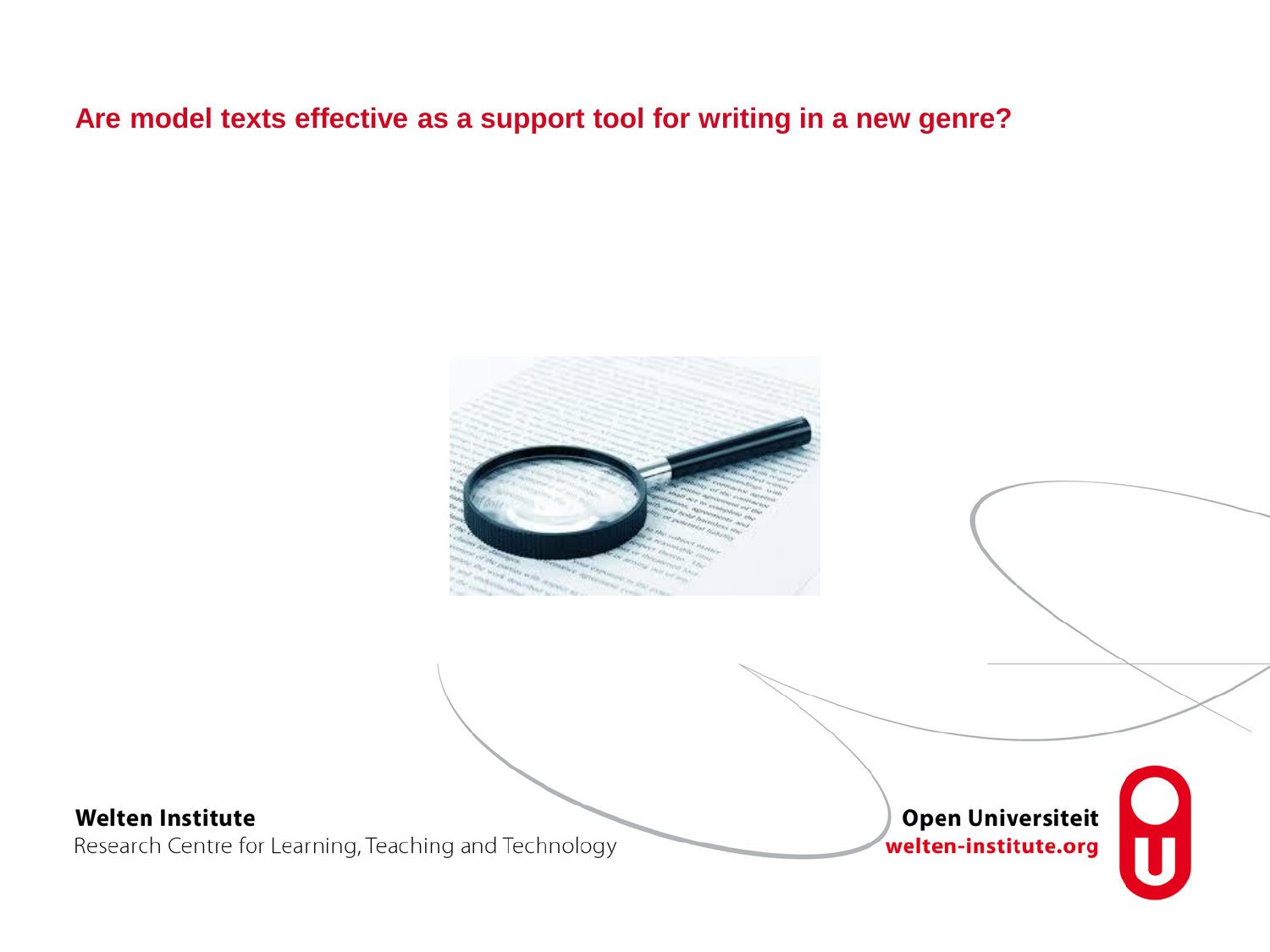**Are model texts effective as a support tool for writing in a new genre?** 

Mature students, post-graduate level

Age M= 41 (SD 9) *F* 70 %

Non-university (teacher training) background: 84%

Completed ca. 40% of the pre-masters/masters' program

**Welten Institute** Research Centre for Learning, Teaching and Technology

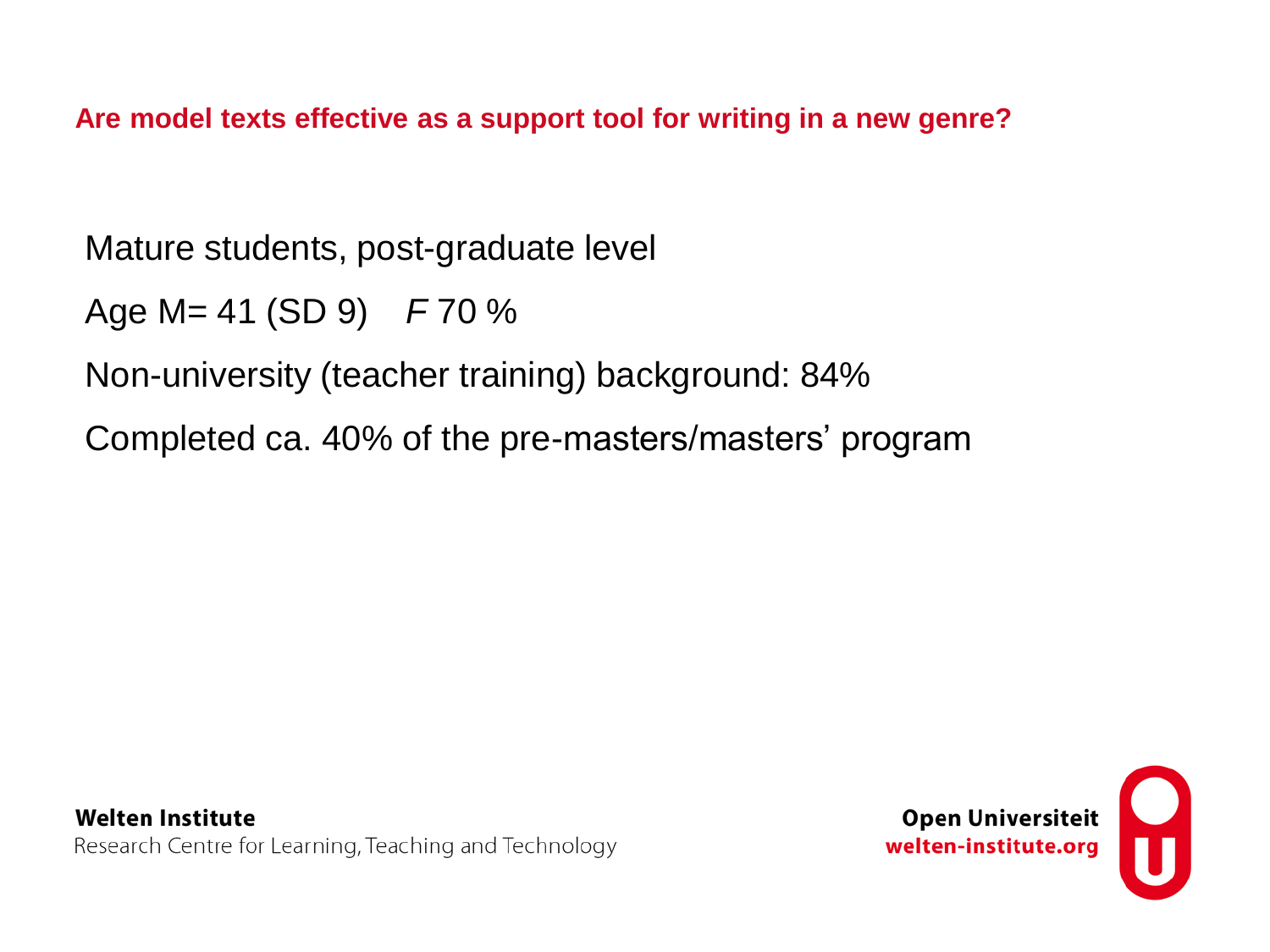**Conference review as a new genre: the rationale**

## **Conference as a learning experience**

- "Research talks" as an academic genre (Swales, 2004)
- Peripheral participation (Lave & Wenger, 1991): observing, processing and reporting
- State-of the-art domain knowledge and trends

## **Review writing**

- Reader oriented
- Integration of multiple perspectives and voices
- A new authentic academic genre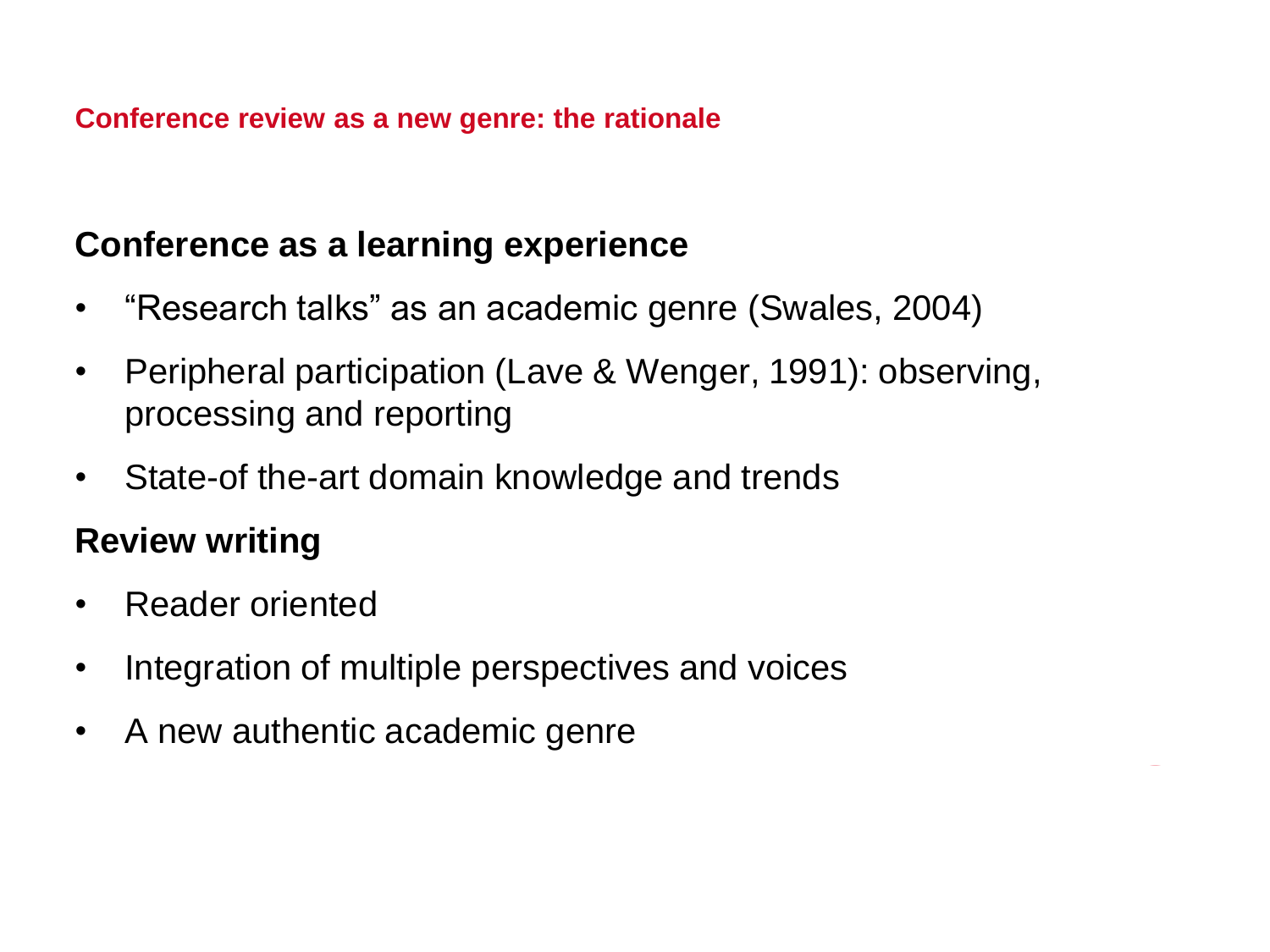## **Conference review as a new genre in an writing intensive curriculum: the goals**

- Inform the reader about an academic event
- Evaluate the event from several perspectives
- Underpin judgments from several perspectives
- Integrate
	- domain knowledge (state-of-the-art sources, trends and views)
	- author's perspective (background, motivation, learning goals and objectives)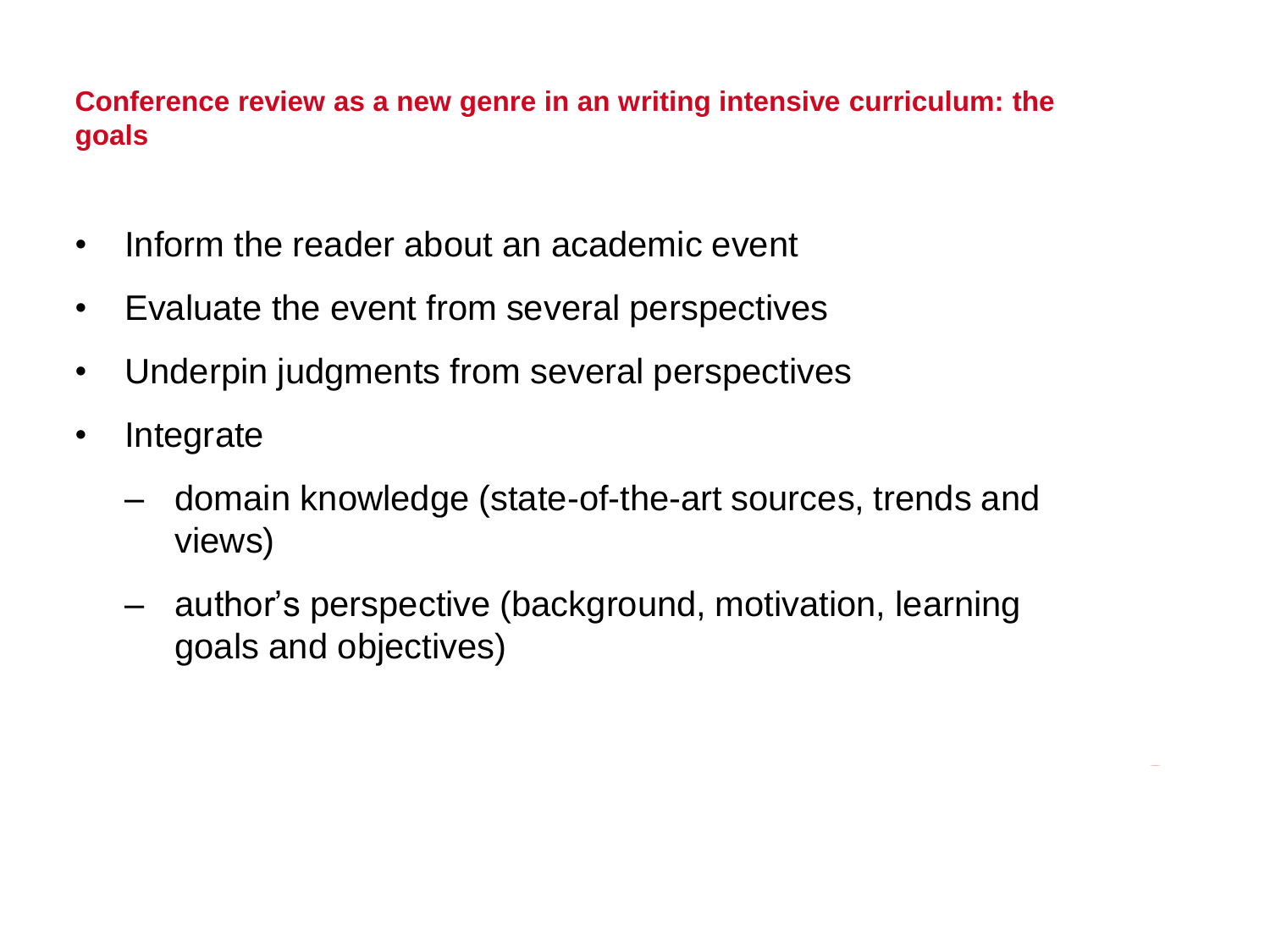## **Model texts and teacher presence in the modeling task**

## **Model texts**

- Authentic student writings (minor abridged)
- Good not flawless
- Different approaches to the task: stronger in narrative vs stronger in criticism

## **Cues for the reader**



- Anchored in the text
- Explicit (**text**) & subtle (**colour**) teacher cues references to task requirements elaborations & explanations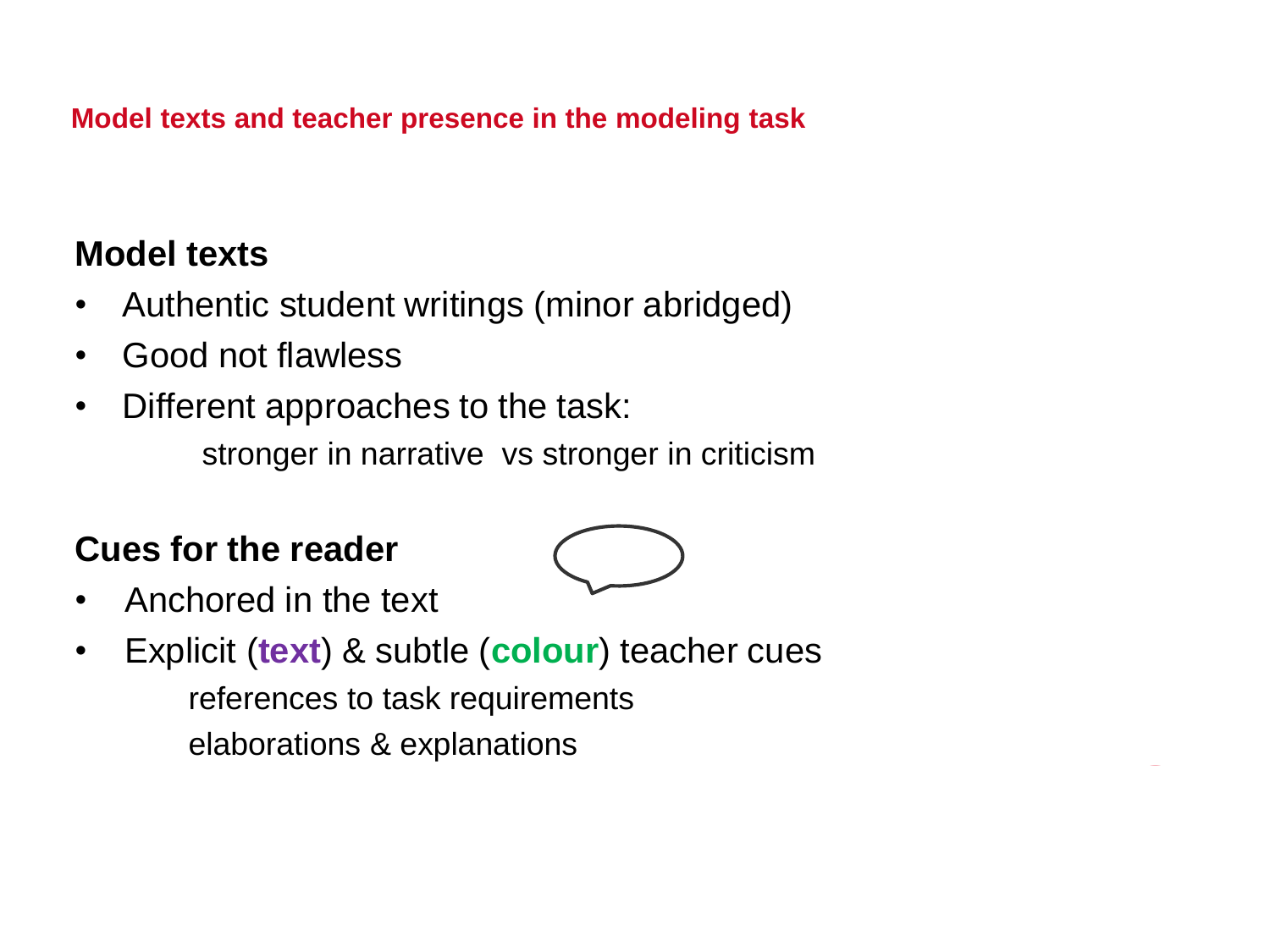een samenhangend geheel werd: vanuit het theoretische kader van Boshuizen, de praktische invulling van de onderzoekers naar een conclusie gebaseerd op theorie met oog voor de weerbarstige praktijk. Daar de dag met name in het kader stond van praktische uitvoering van onderzoek zoals dat op dit moment plaatsvindt en niet zozeer in het zoeken naar andere of nieuwe manieren om onderzoek in de onderwijspraktijk vorm te geven, vond er, voor zover ik kan inschatten geen kennisverrijking of vergroting van inzicht op wetenschappelijk niveau plaats. De vraag is natuurlijk of dit de doelstelling was van de conferentie. Het zal zeker zo zijn dat op individueel niveau, afhankelijk van de leervraag van de deelnemers, kennisverrijking heeft plaatsgevonden. De kans hierop was nog groter geweest indien de aangesproken doelgroep bij het gedeelte waarin de onderzoeken werden besproken, wat nu in mijn ogen vooral de jonge onderzoeker was, evenwichtiger was geweest, dus richting de onderwijspraktijk. Stel dat er was gewerkt met duo-presentaties, waarin zowel de onderzoeker als een vertegenwoordiger van de organisatie hun licht lieten schijnen over de ervaringen met wetenschappelijk onderzoek in de onderwijspraktijk, dan was er als vanzelf een discussie ontstaan tussen deze 'werelden'. Dat er dan wellicht geen drie maar 'slechts' twee onderzoeken konden worden gepresenteerd had volgens mij geen afbreuk gedaan aan het geheel. Beide partijen zouden zich kunnen buigen over de vraag 'Wat kan de onderwijspraktijk brengen in de onderzoekspraktijk, zodanig dat er

#### Opmerking [O17]: Een uitwerking van het structuurcriterium. Met name met de laatste zin geeft de recensent expliciet aan wat de dag tot een samenhangend geheel maakte

#### Opmerking [O18]: Een uitwerking van cognitier

criterium. Kennisverrijking interpreteert de recensent nogal eng - geen nieuwe inzichten over onderzoeksmethodologie, dus geen kennisverrijking. Het stuk zelf bevat een nuancering - er zijn ingangen gezien in de presentatie van Gulikers en in de keynote. Door op deze ingangen met behulp van de literatuur voort te bouwen had de recensent van deze nuancering een sterk leerpunt kunnen maken. De recensent laat overigens ter afsluiting van de recensie wel zien wat kennisverrijkend was, de nieuwe inzichten waren voldoende om de eigen organisatie door te lichten op de mate van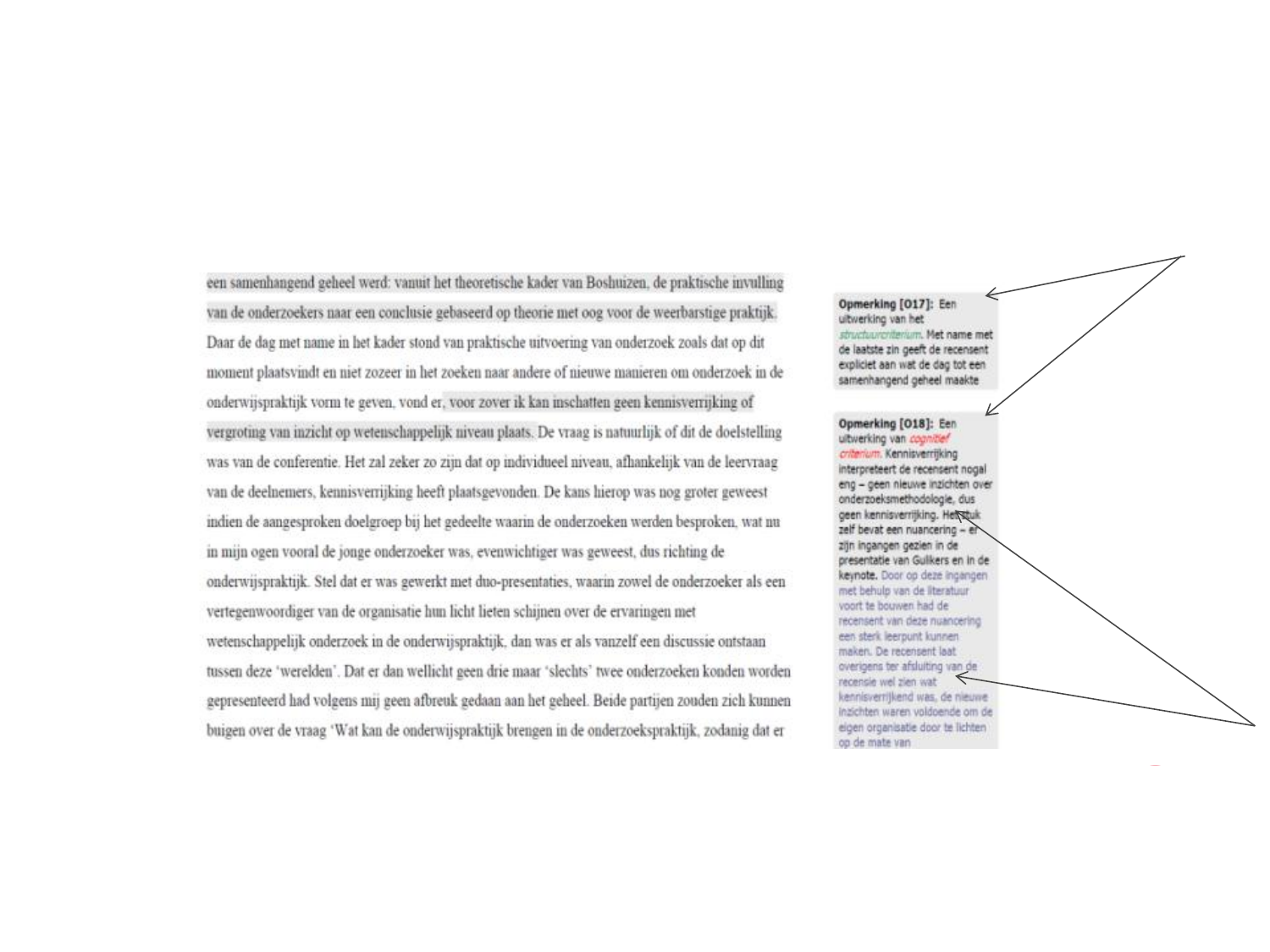## **Design**

## Task 1: Learning Phase Task 2: Test Phase Task 2: Test Phase

| Learn by<br>writing:<br>$n=20$              | Writing task                        | Writing task* | Writing task* |
|---------------------------------------------|-------------------------------------|---------------|---------------|
| Learn by<br>models:<br>$n=20$               | study of 2 model<br>texts $+$       | Writing task* | Writing task* |
| Learn by<br>models<br>and cues:<br>$n = 21$ | + reflecting on<br>the task         |               |               |
|                                             | study of 2 model<br>texts with cues | Writing task* | Writing task* |
|                                             | + reflecting on<br>the task         |               |               |

## **\*Self-reports**

(time spent, effort, judgment of learning)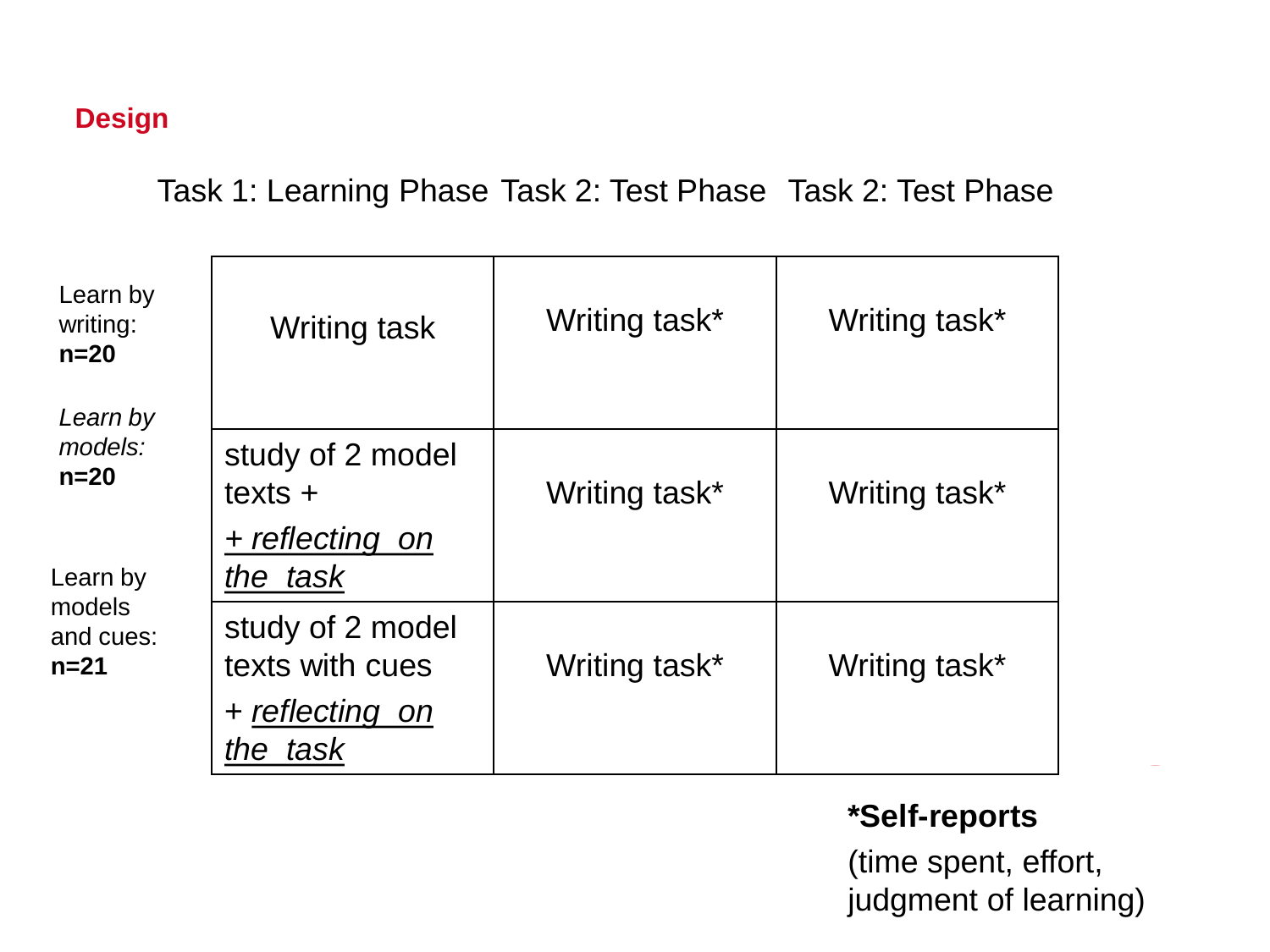No sig. difference in writing performance between groups Writing performance improves over time in all groups



Holistic performance measure: interval score constructed through Rasch modelling of 10 5 level rubrics Two raters,  $ICC = .70 - .80$ 

(F(2, 58)=6,568, *p*=.013, *ηp<sup>2</sup>* ,=.102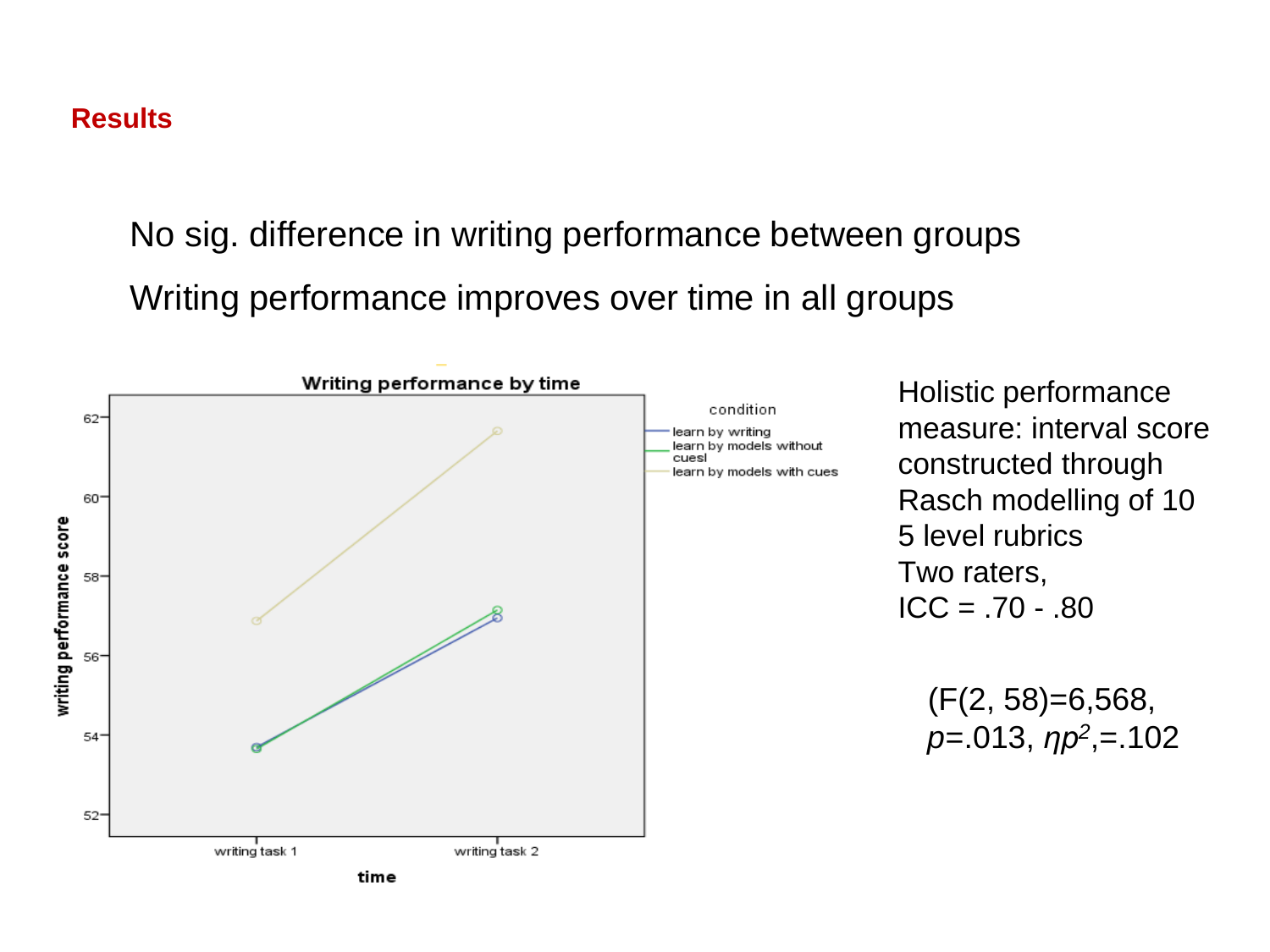Perception of time investment on writing varies

Task 1: *H*(2) = 5,159 *p*=.076

Task 2: *H*(2) = 10,787, *p*=.005

*Learn by models+ no cues x Learn by writing:*

*U*=67, z=-3,209, *p*=.001, *r*=-0,5 (Bonferoni correction p=.0167)

"Learn by models without cues" condition is perceived as more time consuming (or demanding?)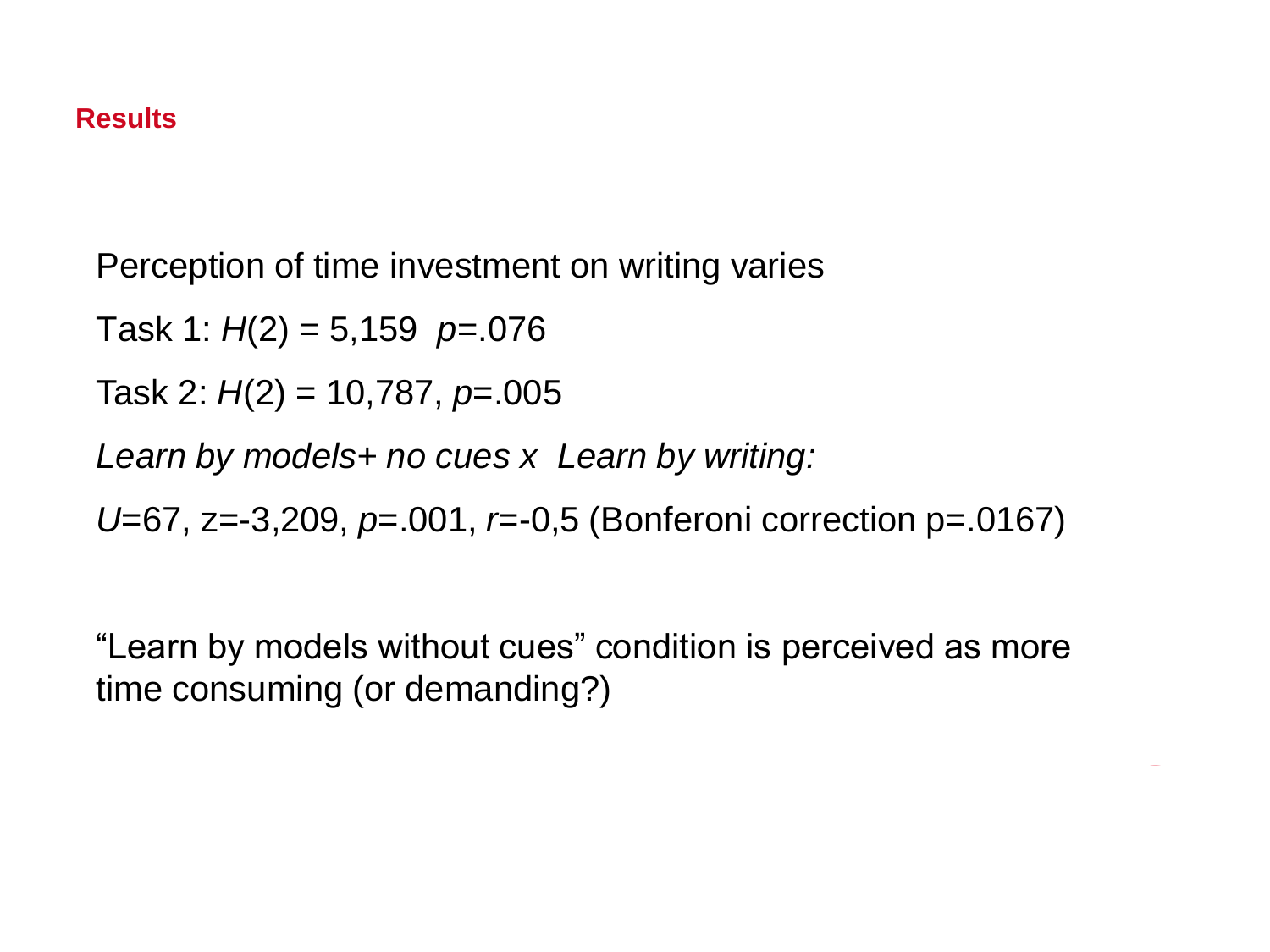### **A reflection on the outcomes**

- A positive outcome from the curriculum perspective
- Effect of additional scaffolds (cues) is not clear
- More sensitive instruments are needed (Charney & Carlson, 1995)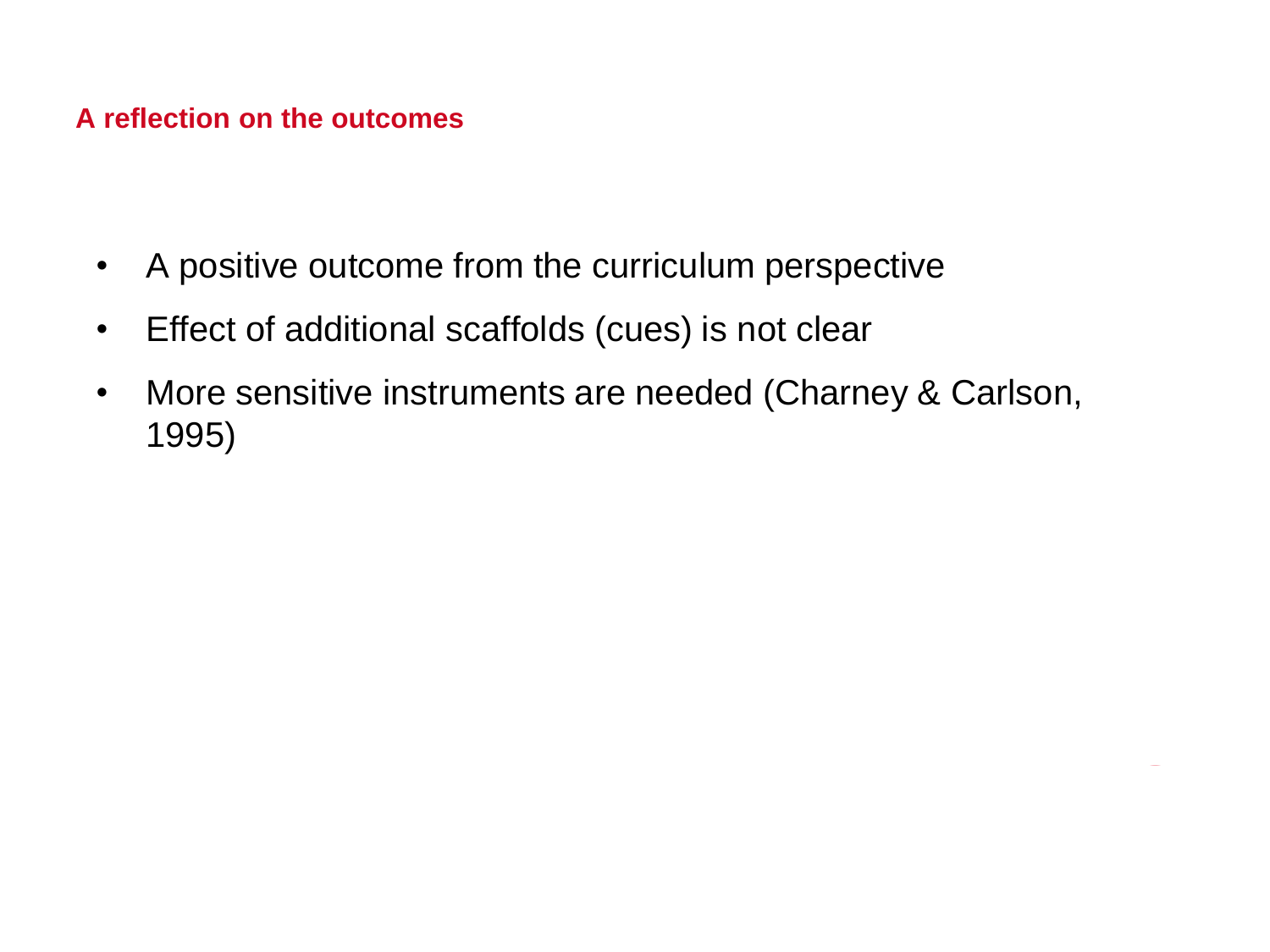## **Insights in learning from models: Text analysis of student reflections**

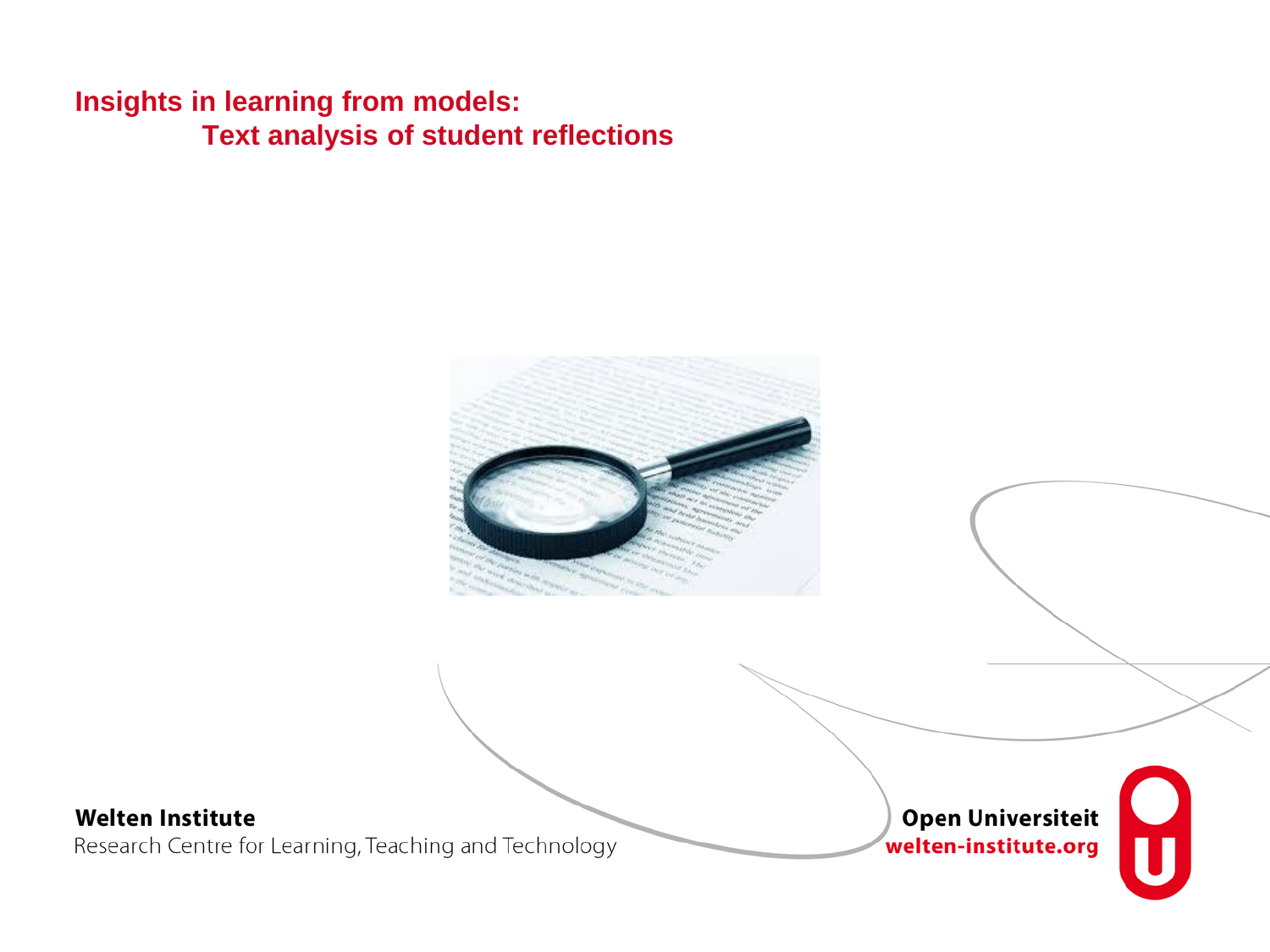**Reflecting on studying models: How do students learn from models? What do students (say they) learn? Do embedded cues support learners?**

*… Reflect on lessons that you can draw from studying models in view of review writing tasks that you will perform later in this course …* .

One page reflective notes, n=38

Systematic text analysis method by Geisler (2004):

Segmenting text (t-units), coding for meaningful units, reliability checks, analysis of patterns, significance testing (χ²)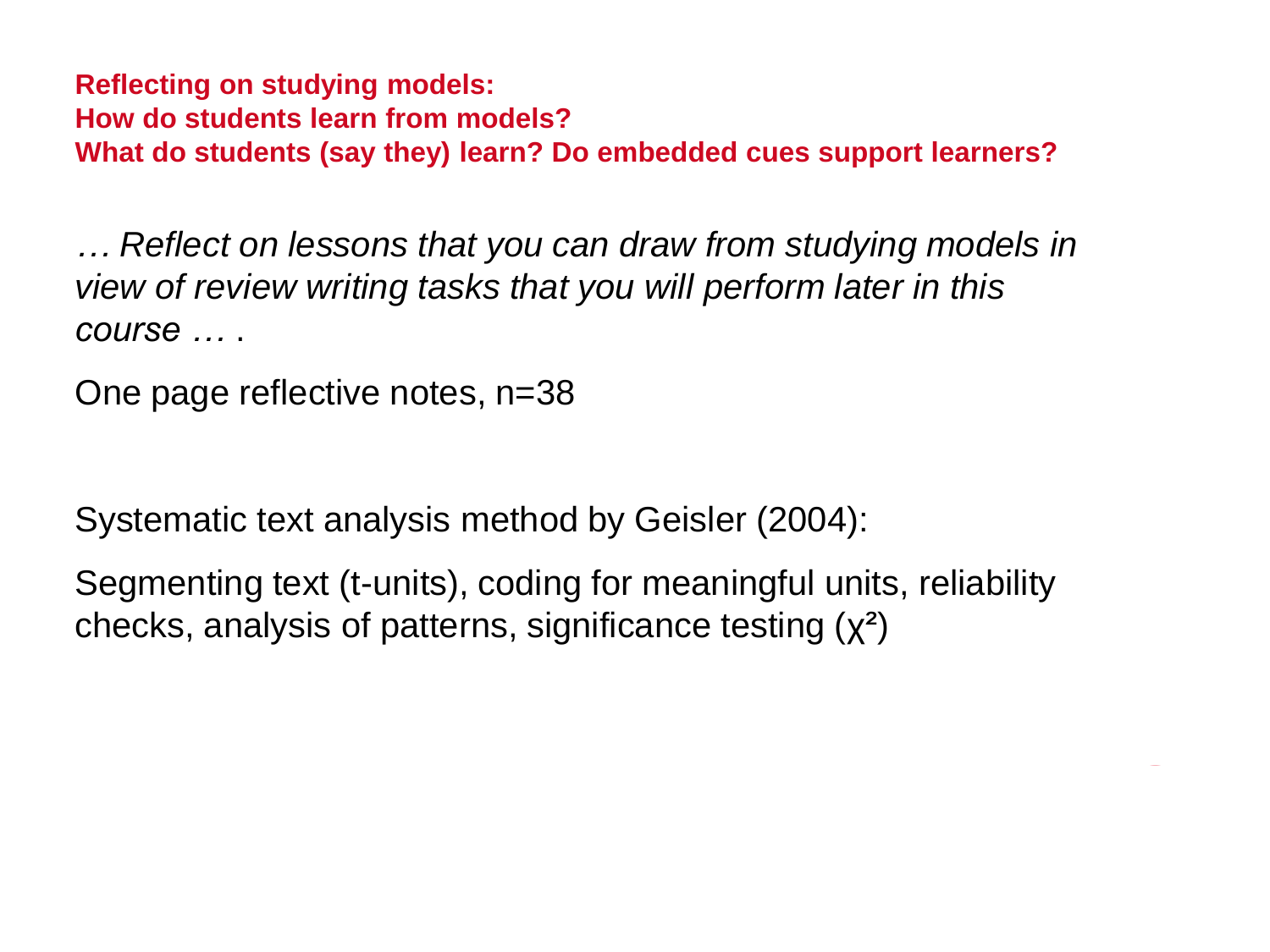## **Reflecting on studying models: what do students say?**

- General appreciation ("reader perspective")
- Assessing the models by task criteria (separately or comparing) [[plain observations or elaborations]]
- Take-home message (for review writing)
- Take-home message (learning from conferences)
- Reflecting on one's own writing style and approach to writing
- Reporting what they have read

2 coders, 26% (10), *k = .75 /weighted k=.804*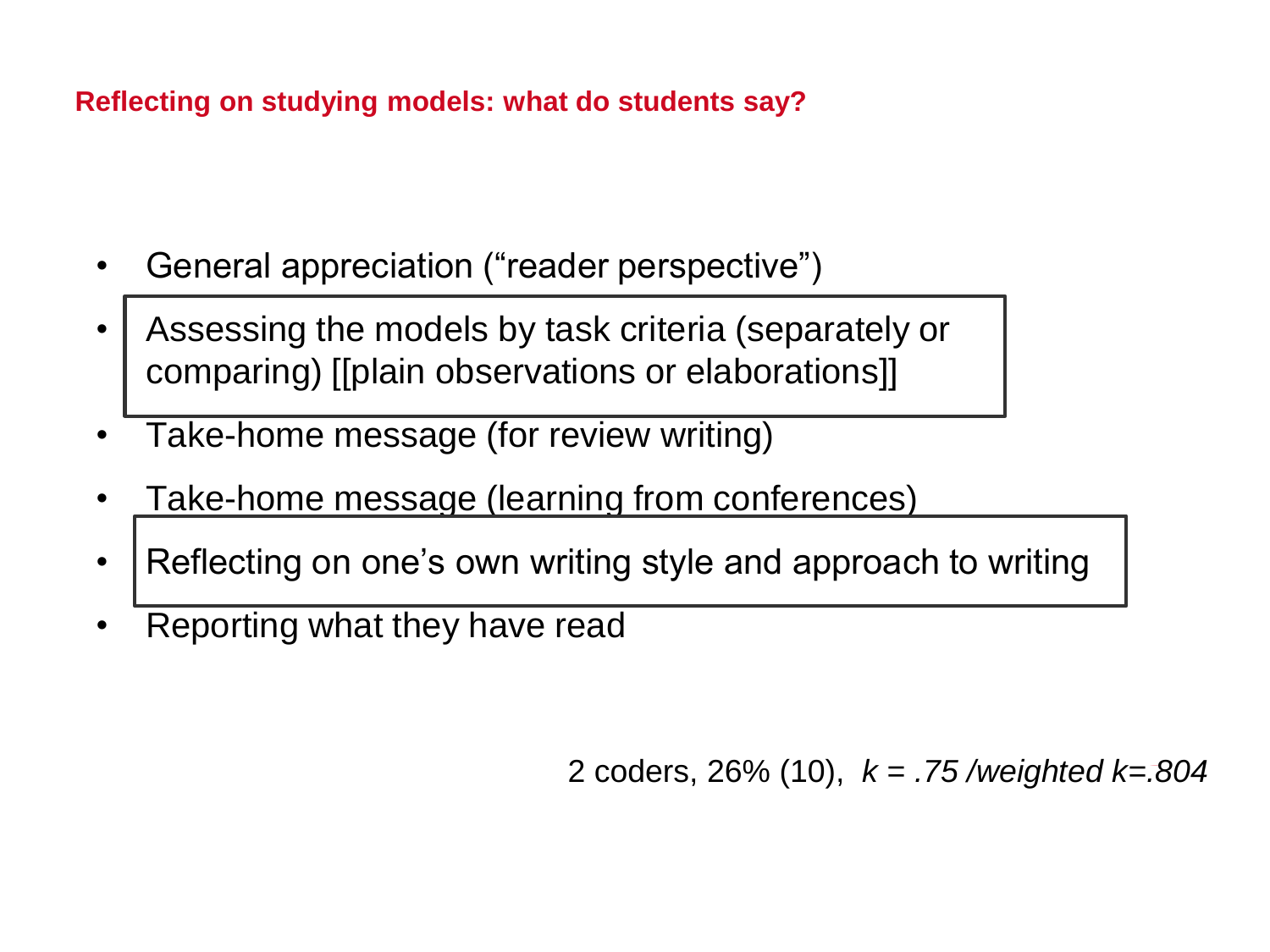## $\chi^2$  (6)= 65,7, p < 0.001

### **Do cues matter?**

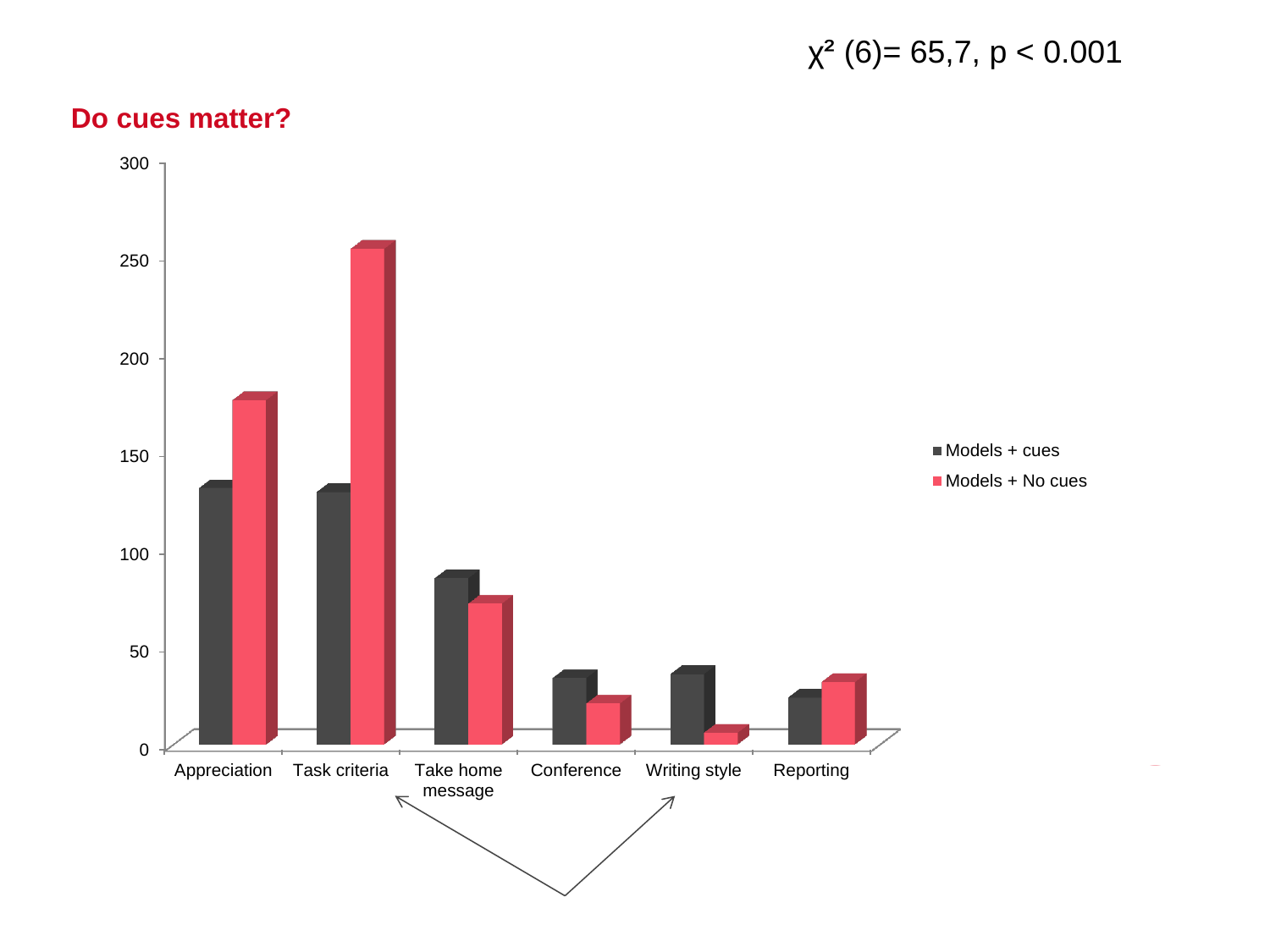## $\chi^2$  (6)= 65,7, p < 0.001

### **Do cues matter? 2**

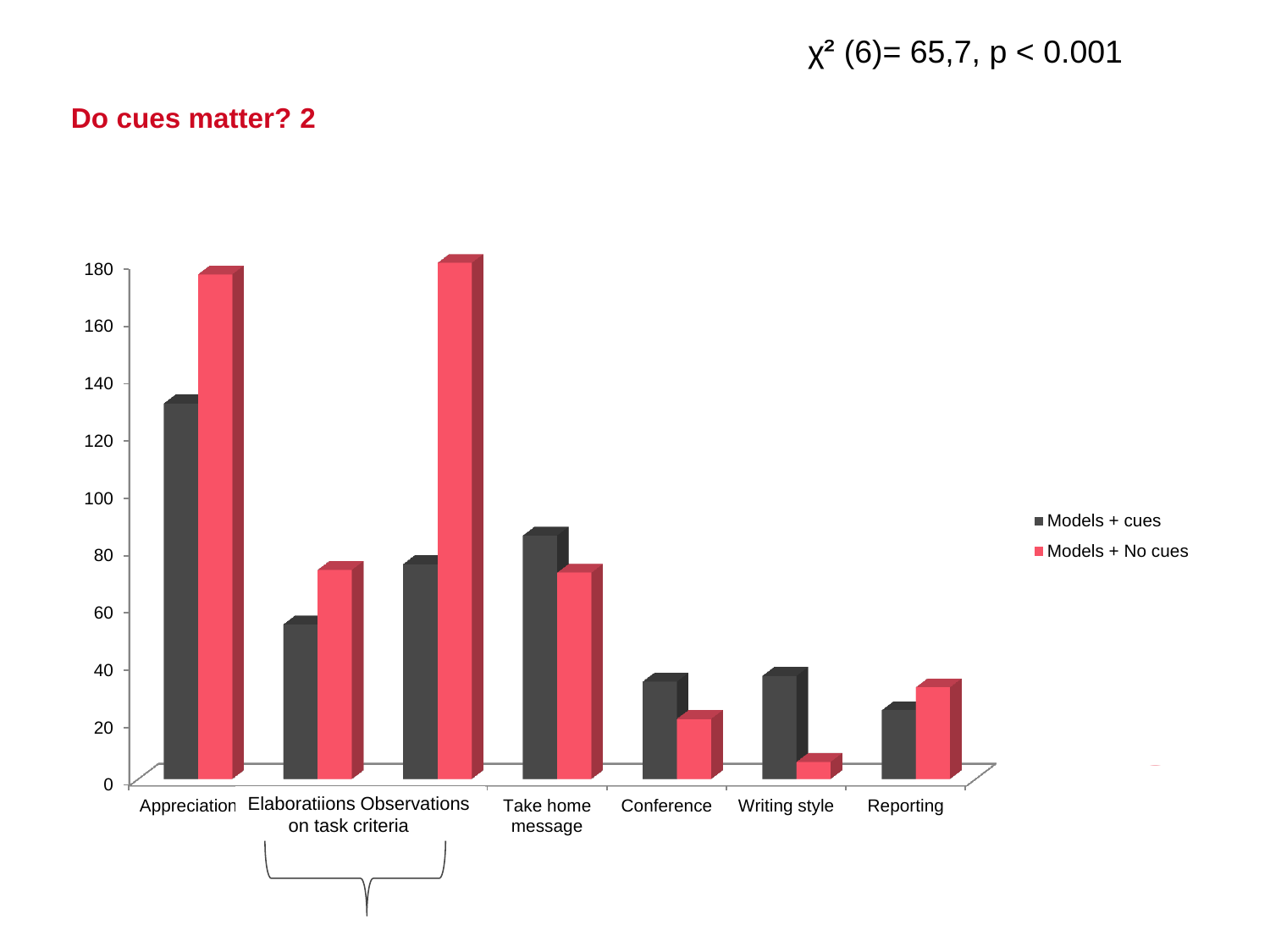### **Reflecting on the outcomes**

## **Do cues matter?**

- Cues are not imperative for learning (=drawing lessons)
- "Assessing" of the models vs "Elaborating" on the models two modes of studying model texts which seem equally effective
- Studying models is an invitation for reflection / "*how do I do it*"(?)

## **What do reflections tell us about studying models?**

- Verbalizing task (genre) requirements
- Reader perspective seems "activated"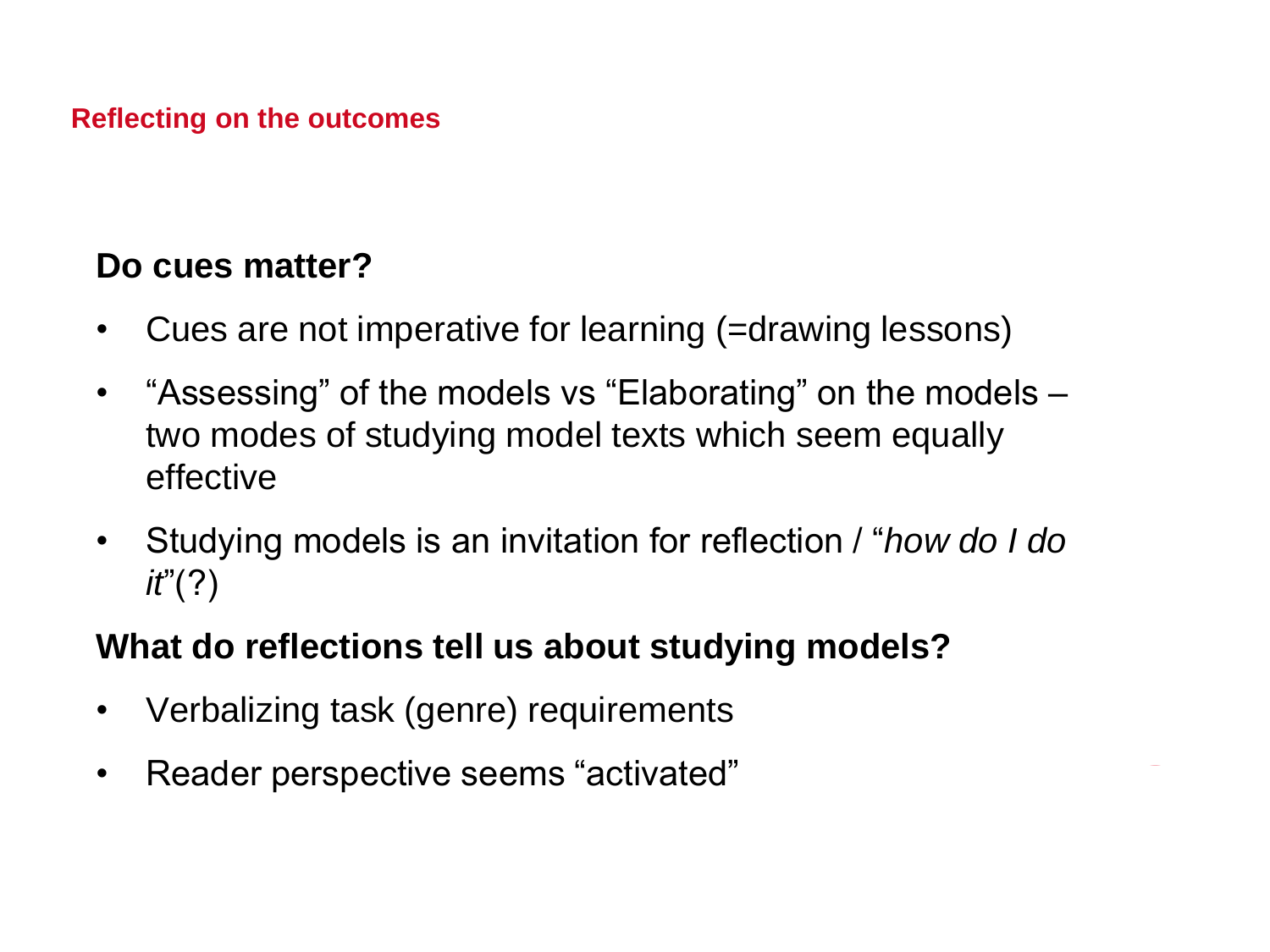## **Insights in student learning from models: what do texts say about student learning from models?**

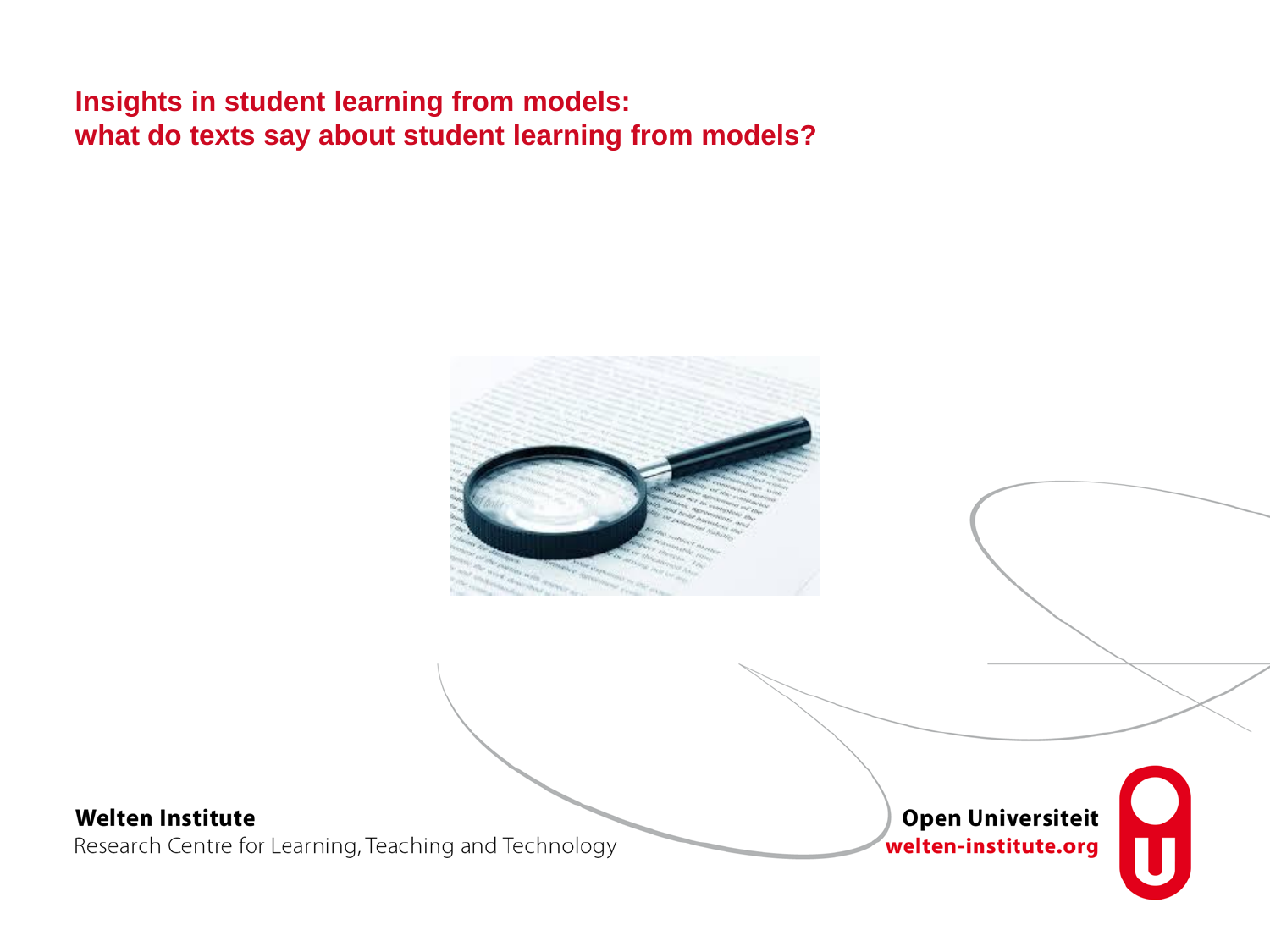### **Text introductions**

*… Write a critical review of the event you attended, use relevant theoretical and professional knowledge and insights to inform the reader and evaluate the event. Underpin your conclusions …. Formulate a learning objective and reflect on it "…* 

Systematic text analysis by Geisler (2004): rhetorical moves (Swales)

Introductions of review 1, n=61 (three conditions)

Coding by 2 raters, in 2 iterations, *k= .799*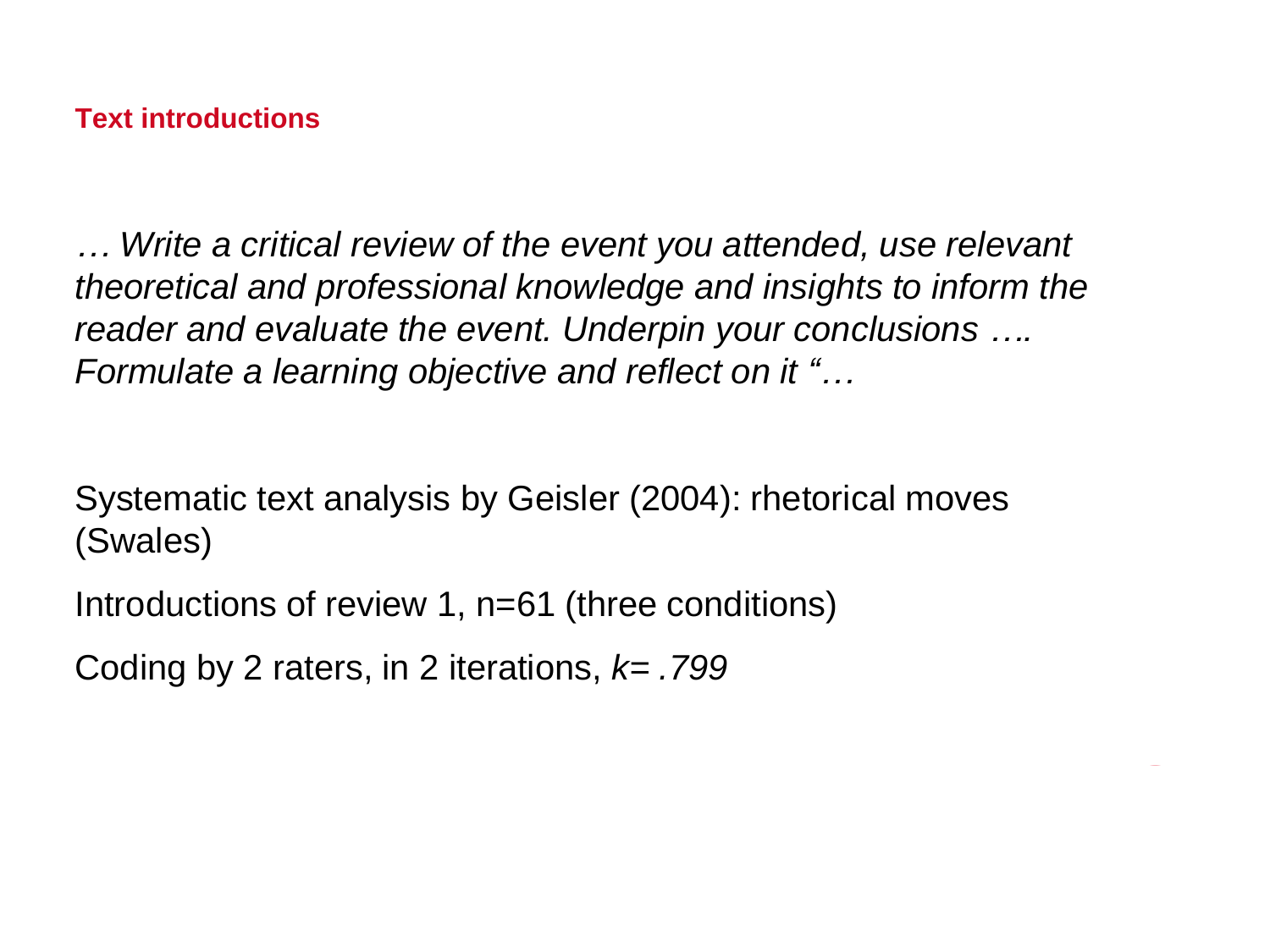## **Text introductions**

- Introduction of the event (facts & names)
- Introduction of the topic (rhetorical questions, statements, elaborations with sources)
- Personal introduction of the author & background
- Authors' statement of interest
- Author's learning objectives and questions
- Outline of the text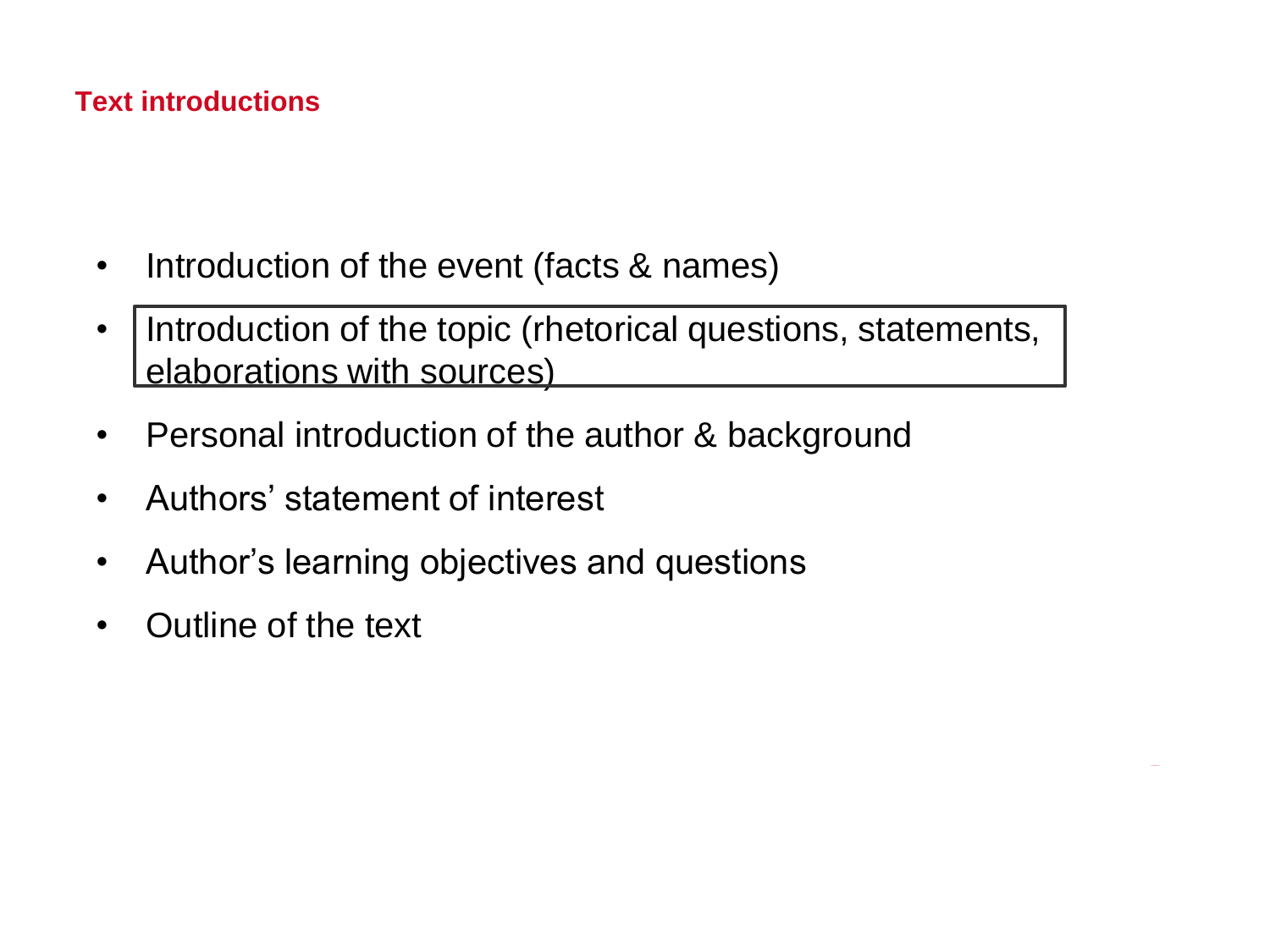## $\chi^2$  (10) = 127,04, p < 0.001

### **Structure of the review introductions**

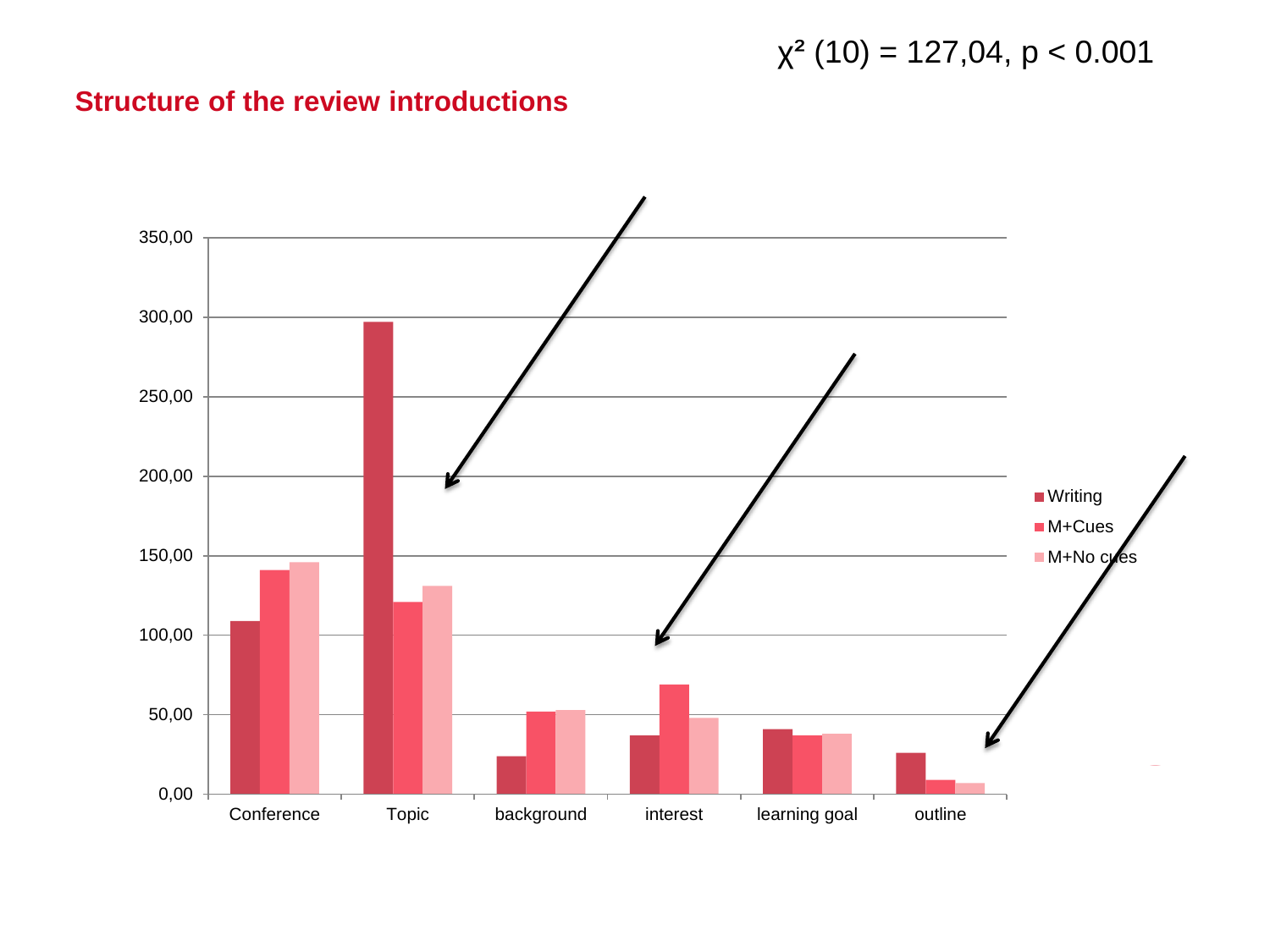**Reflecting on the outcomes**

Prompted by the models: less "essay writing" Prompted by the models: author's personal perspective No effect of cues visible (?)

Further analysis is needed (elaboration on the topic elsewhere, underpinning, use of domain knowledge and sources)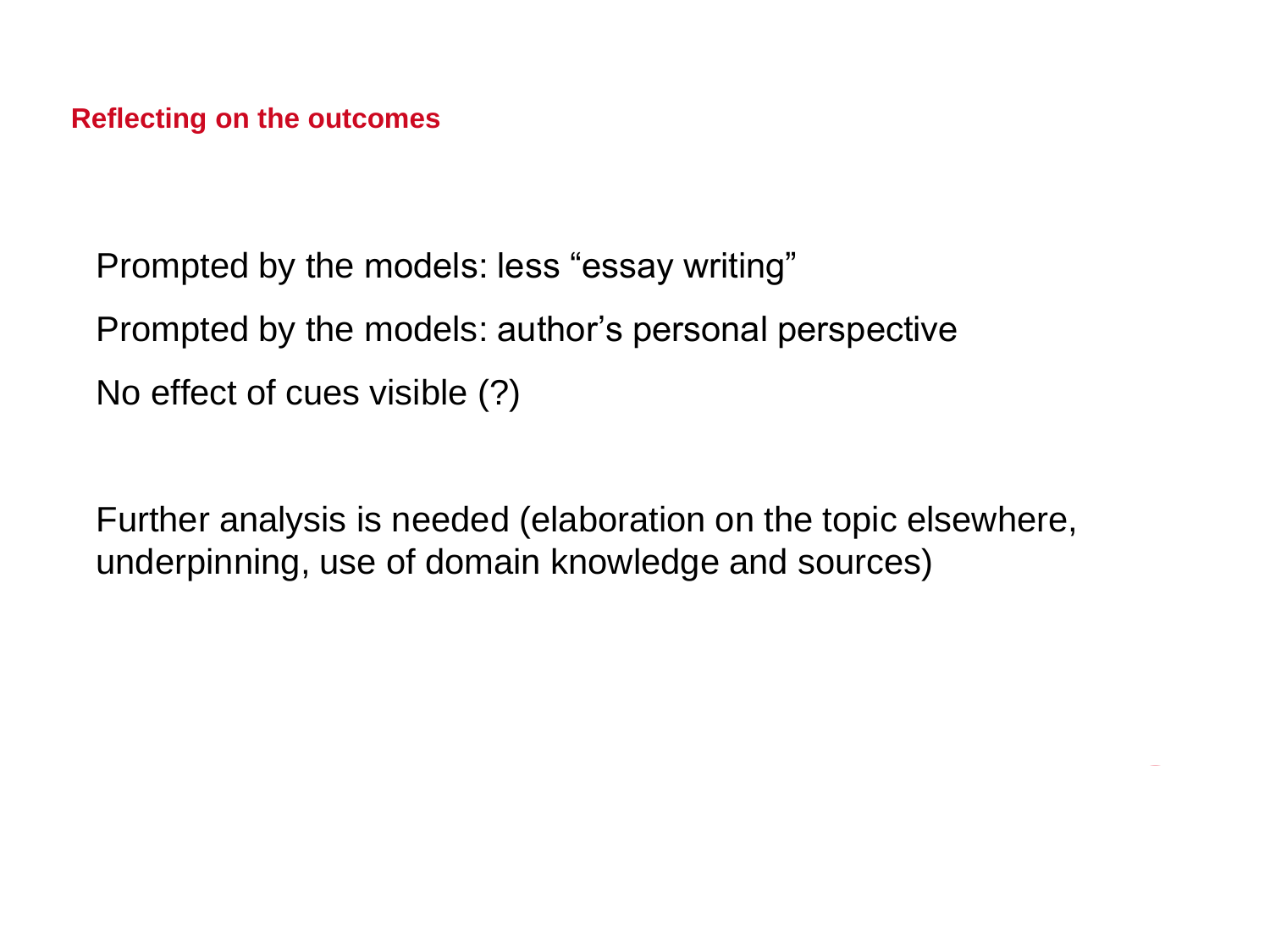*Studying models (model texts) belongs in the instructional strategies toolkit* 

*More insights in how writers learn from models needed*

*What do model texts support (planning? self-efficacy?)* 

*How can rich dialogue (with models) be designed in flexible learning and working environments?*